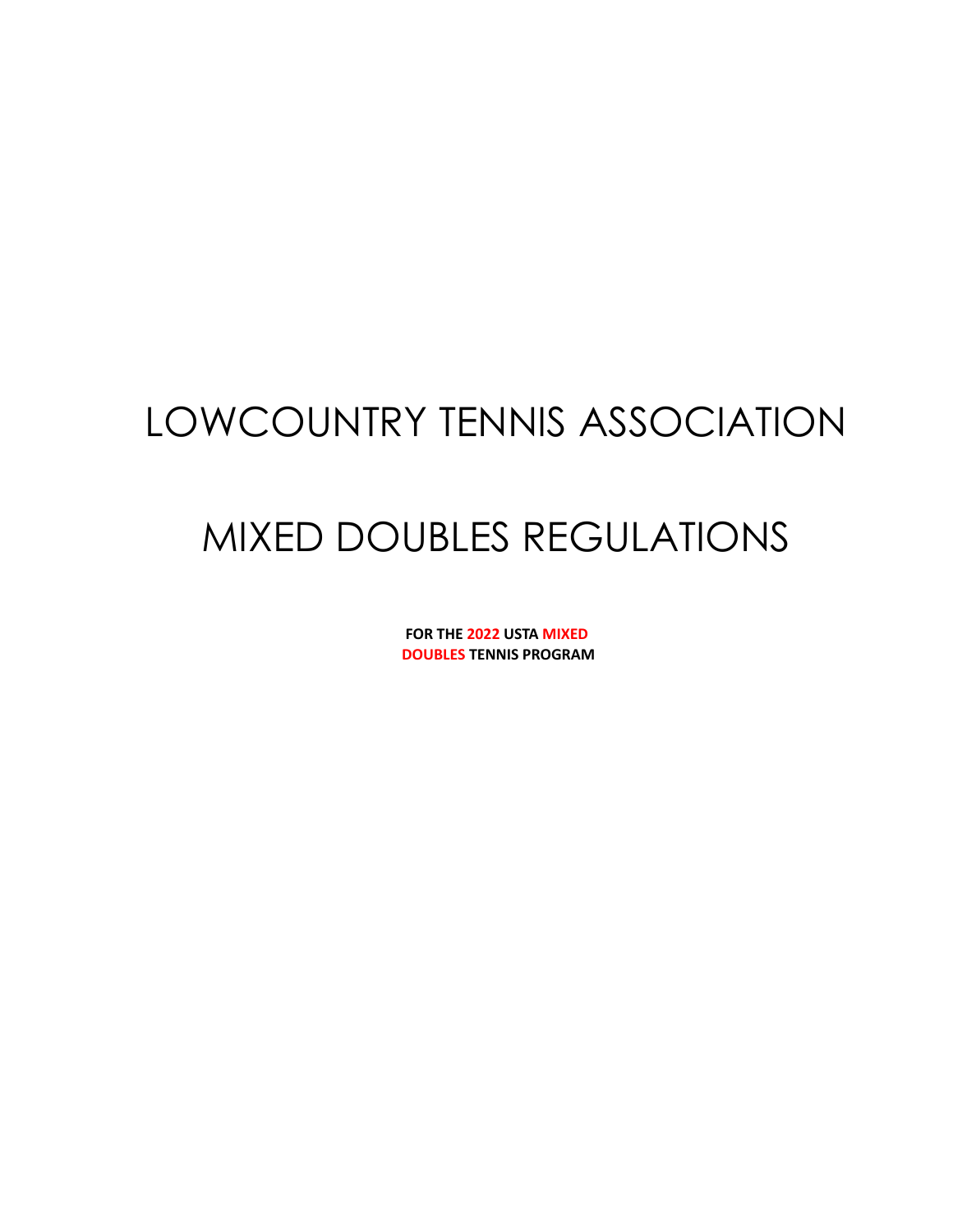## INTRODUCTION

dult 65 & Over League. These regulations augment the 2022 USTA League Tennis Regulations, the USTA Chapter Theories and STA Southern Settion Regulations for USTA League Tennis for League Year 2022, the USTA South avoids Mi The following regulations apply to the *2022* USTA League Tennis Mixed Doubles Program in the Lowcountry Tennis Association of the South Carolina State of the Southern Section, and they apply to the Adult 18 *&* Over League, the Adult 40 *&* Over League, the Adult 55 *&* Over League, and the Adult 65 *&* Over League. These regulations augment the *2022* USTA League Tennis Regulations, the USTA Southern Section Regulations for USTA League Tennis for League Year *2022*, the USTA South Carolina Mixed Doubles Regulations for USTA League Tennis for League Year *2022*, the Lowcountry Tennis Association Regulations and the Lowcountry Tennis Association By-Laws. For the most part, Lowcountry Tennis Association Local League Regulations do not repeat rules and regulations found in the other documents. In instances where a regulation is repeated, it is repeated verbatim. For a person to read the full set of regulations that apply to the Lowcountry Tennis Association, it is necessary to obtain copies of all Regulations mentioned above. They can be downloaded from the Lowcountry Tennis Association website (http://www.lctatennis.org).

USTA League Tennis, USTA Southern Section, and USTA South Carolina regulations take precedence over the Lowcountry Tennis Association Local League Regulations. If any conflicts occur, the Local League Regulations will be overruled by the other regulations.

It may be necessary to correct or change the Local League Regulations in order to react to changes in USTA League Tennis, Southern Sectional or USTA South Carolina regulations.

Paragraph lettering and numbering in the Lowcountry Tennis Association Local League Regulations may not be consecutive.

Highlighted and italicized font indicates new or revised wording for *2022*.

## 1.0 GENERAL

#### **1.07 TENNIS BALLS**

The home team must furnish one can of unopened yellow or white Ball Type 1 (fast-regular felt) or Ball Type 2 (medium-heavy duty felt) tennis balls for each individual match to be played. If both players/teams agree prior to the start of an individual match, a can of unopened Ball Type 3 (slow-larger ball) may be used. The Penn pink tennis balls are not approved by the USTA and thus cannot be used for League Tennis play.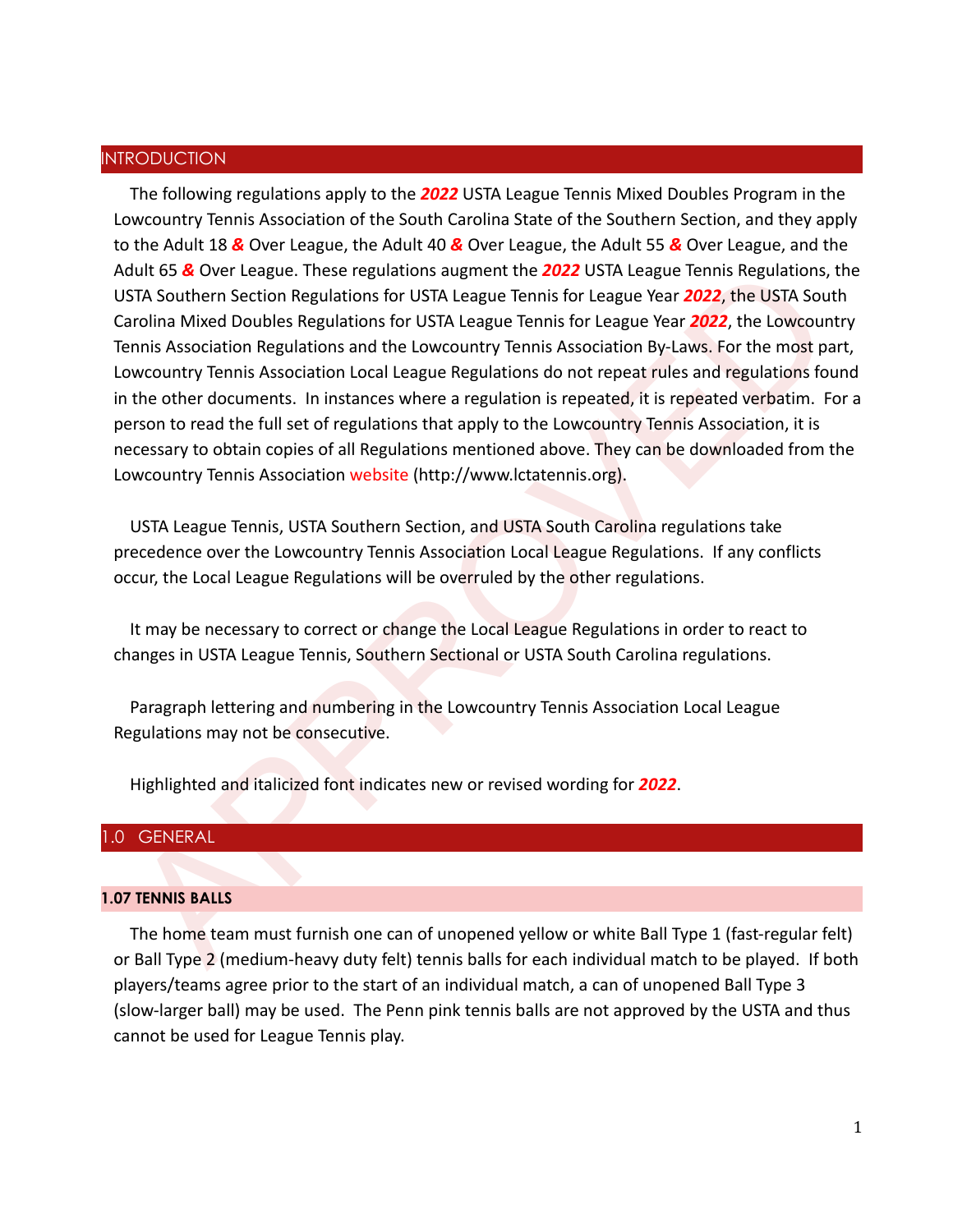## **1.18 SECTIONAL LEAGUE COORDINATOR**

The Southern Section has appointed Chris Walling as Sectional League Coordinator to implement and administer the USTA League Tennis Program in accordance with the USTA League Tennis Regulations.

# **1.19 USTA SC DIRECTOR OF ADULT PROGRAMS (DL)**

A. The following person has been appointed to implement and administer the USTA/South Carolina USTA League Tennis Program:

> Jessica Harrell 18 Woodcross Drive Columbia, SC 29212 Harrell@sctennis.com (803) 781-2574 ext. 103

B. **USTA SC** *DISTRICT LEAGUE COORDINATOR***:** The following person has been appointed to implement and administer the USTA/South Carolina Adult League Tennis Program:

> Susan Turner 48 Upper Pond Rd. Columbia, SC 29223 *turner@sctennis.com* (803)201-1016

# **1.20 LOCAL LEAGUE COORDINATORS (LLC)**

s. The following person has been appointed to implement and administer the USTA Longue Tennis Program:<br>
29 Noodcross Drive<br>
20 November 20 No.<br>
29 November 20 November 20 November 20 November 20 November 20 November 20 Nov A. The following person has been appointed to implement and administer the Lowcountry Tennis Association USTA League Tennis Program and to interpret the Lowcountry Tennis Association Local League Regulations:

Doreen "Dee" Mack 1014 Magnolia Rd. Charleston, SC 29407 hotback4@gmail.com (843) 568-0391

B. The following person has been appointed to implement and administer the Lowcountry Tennis Association Mixed Doubles USTA League Tennis Program and to interpret Lowcountry Tennis Association Local League Regulations for Mixed Doubles: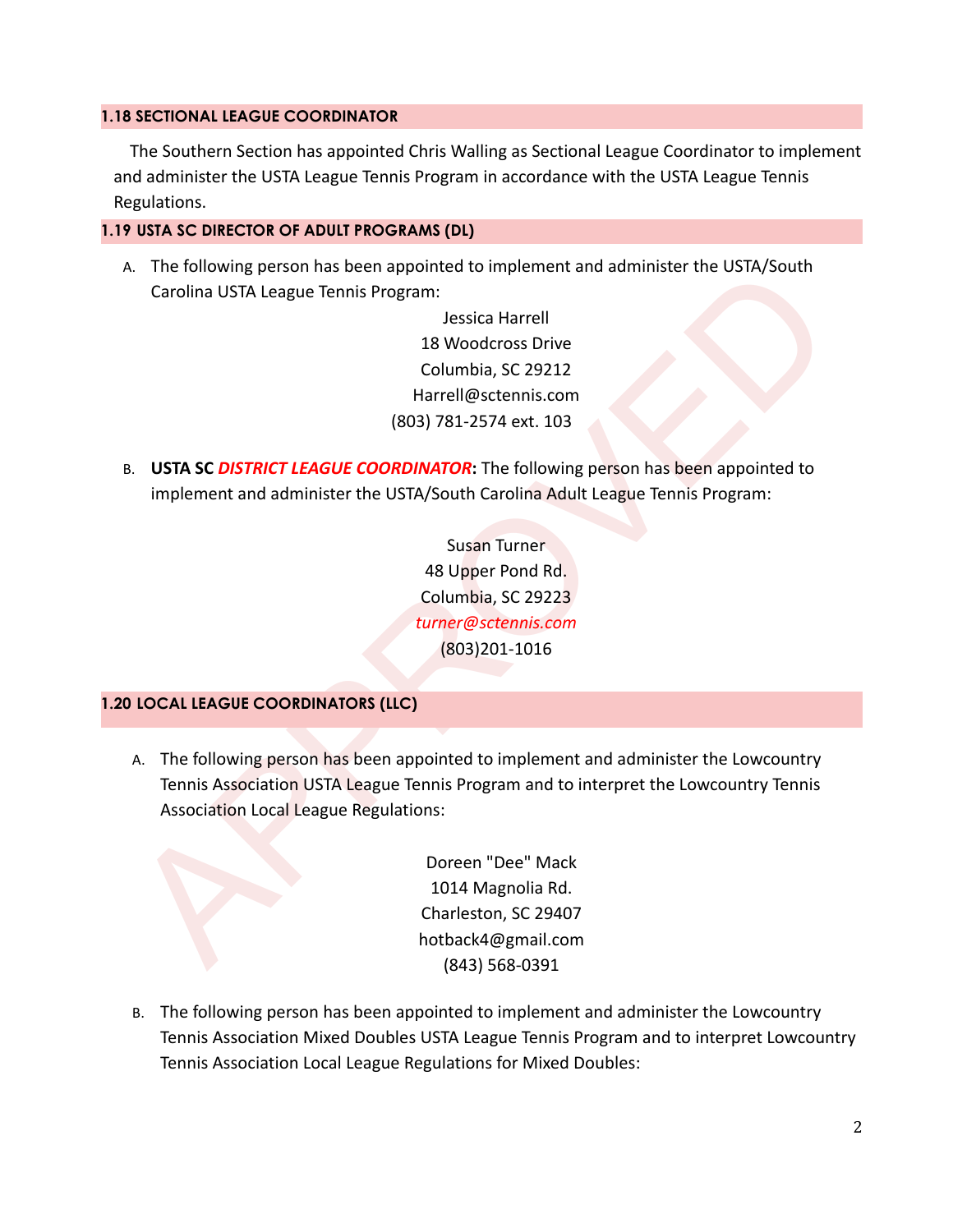*Christiane "Chris" Jones 4006 Crown Pointe Street Daniel Island, SC 29492 [chris.h.jones@gmail.com](mailto:chris.h.jones@gmail.com) 843-513-4718*

#### **1.21 TEAM CAPTAIN**

I TEAM CAPTAIN<br>
Each team shall appoint a team captain to handle administrative affairs and to represent the<br>
Each team shall appoint a team but, in no circumstances, may an individual text team captain be a<br>
shaying membe Each team shall appoint a team captain to handle administrative affairs and to represent the team in Lowcountry Tennis Association matters. It is recommended that the team captain be a playing member of the team but, in no circumstances, may an individual be a team captain of more than one League team at the same level of play and age group, though an individual could be the captain of one League Team at different levels of play, or age groups. The team captain, or an acting team captain, must be present at every match. Each team may also appoint a co-captain. Both the captain and co-captain (if there is one) must have an email address and telephone number in TennisLink.

#### **1.24 LOCAL LEAGUE SEASON**

The season for the Lowcountry Tennis Association Mixed Doubles Local League shall be from *April 25, 2022 to June 18, 2022.*

## **1.25 OUT OF AREA TEAMS**

If teams are accepted and moved from other leagues and/or tennis associations to play in the Lowcountry Tennis Association, those teams will play all of their matches at Lowcountry Tennis Association sites. The Lowcountry Tennis Association geographic area is the South Carolina Counties of Charleston, Colleton, Berkeley, and Dorchester.

#### **SINGLETON TEAMS:**

**Number of Teams.** When a Local League does not have the required number of Teams (two teams), for Mixed Adult 18 & Over, 40 & Over, 55 & Over, and 65 & Over, to constitute a level, the affected Local League Coordinators, shall either:

- a. Offer to move that team to another age division offered in that area in that particular level, if applicable.
- b. Move individual players to another team in that area, if applicable, or move them to an "Extra Players" flight to hold for future play in other leagues, i.e., Mixed, Combo, etc.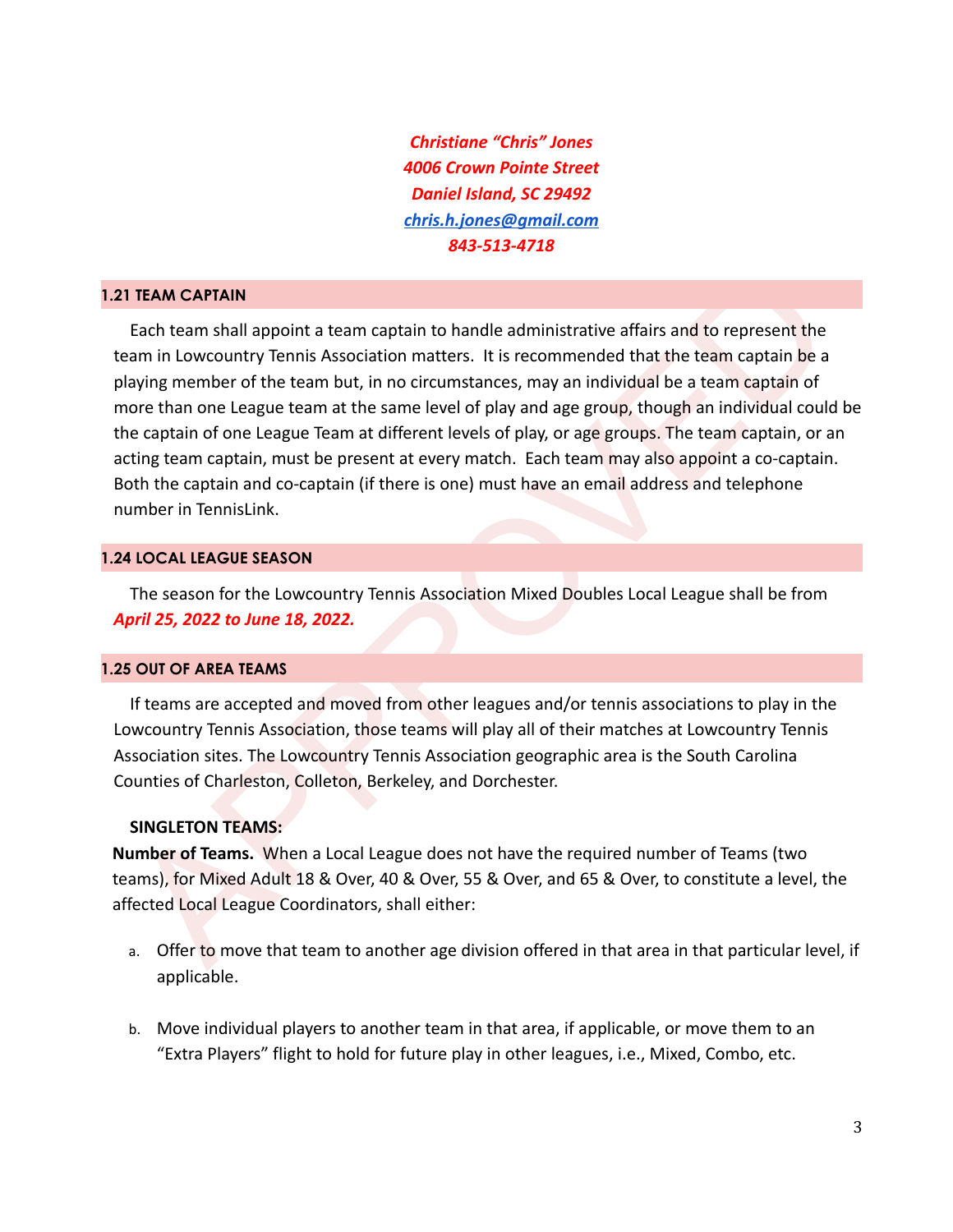- c. The *USTA SC District League Coordinator* may move a singleton team to another area's league tree only if it is agreed upon by both local league coordinators and accomplished before that recipient area's deadline. Complete teams that are moved to play in a local league area other than their home local league must secure home courts in that local league they choose to participate unless both the *L*ocal *L*eague *C*oordinator *and the Mixed Doubles League Coordinator* agree on something different.
- d. If one singleton team is moved into an already existing league of at least 2 teams, then that singleton team must secure home courts in that host local league where they have been moved and if that singleton team wins that league, they will represent that host league at the State Championship.
	- i. The singleton team must follow all rules and regulations of the host league.
	- ii. The host league is responsible for all awards, state championship fees (if applicable), and state championship registration.
- d. If one singleton team is moved into an already existing league of at least 2 teams, then the singleton team must secure home courts in that host local league where they have been<br>moved and if that singleton team wins th e. If *the* Local League *C*oordinator *and the Mixed Doubles League Coordinator* agree to combine singleton teams in order to form a league for those teams to qualify, the winning team from that singleton league will be allowed to represent the Local League where they initially registered.
	- i. Rules and regulation issues that occur during the singleton team league play will be handled by the *USTA SC District League Coordinator* in consultation with the Local League *C*oordinator *and the Mixed Doubles League Coordinator* that are involved.
	- ii. The area that is represented by the winning team will be responsible for all awards, state championship fees (if applicable) and state championship registration for that team.
- f. Refund all or a portion of the registration fee in accordance with the Local League policy.

# **1.26 COURT FACILITIES**

Each team participating in the Lowcountry Tennis Association (LCTA) must guarantee the use of three courts at one location for all LCTA regularly scheduled and make-up matches. Any approved USTA surface is permissible, including indoor and outdoor (clay or hard) surfaces. The choice of surfaces is the prerogative of the home team, and more than one surface may be used for a single team match. The home team must identify which individual matches will be played on which surfaces prior to either team turning in the line-up for that day's play. If the court surface of the home team's choice is not available but alternate court surfaces at the home team facility are available and playable, the available and playable surfaces must be used. The home team is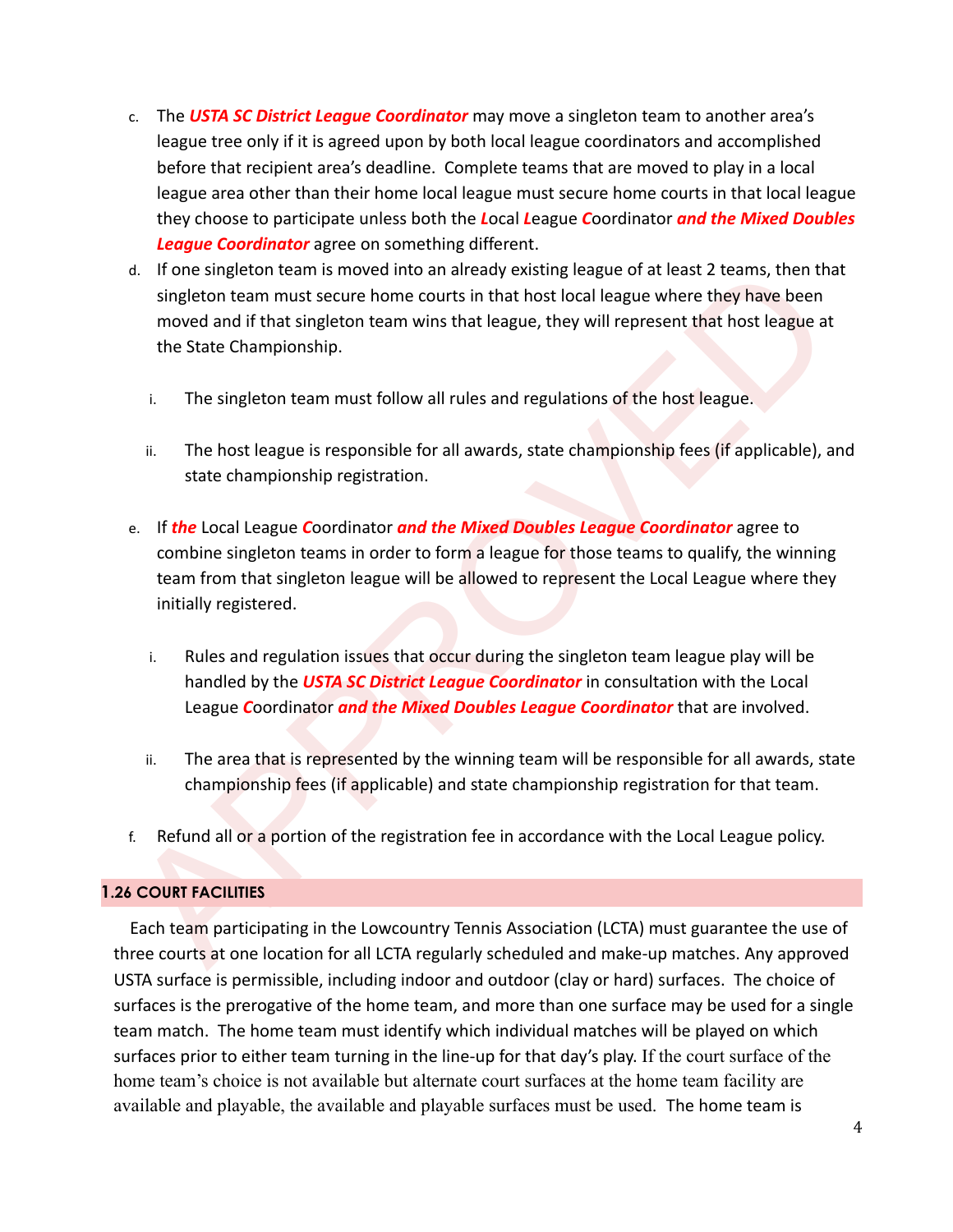responsible to have courts available and playable at match time. It may be necessary to amend match times and/or HOME matches to accommodate facilities with multiple teams at the same level.

For 3 position leagues, (Mixed, Combo, Singles, 55 **& Over**, 65 **& Over**, 70 **& Over**, 75 **& Over**, 2.5 and 5.0) a maximum **of** 2 teams for every 3 courts can be accommodated. If a facility will commit the following - 3-5 courts - 2 teams; 6-8 courts - 4 teams; 9 or more courts - 6 teams at a facility. For 3 position leagues where more than one division is scheduled to play at the same time, 6 courts must be available to accommodate a 3-position league.

# **1.27 COACHING AND SPORTSMANSHIP**

- A. Coaching is not allowed during LCTA matches.
- B. There are no linespersons or referees for LCTA matches. If a conflict occurs during match play over line calls, the players involved may request their captains to appoint a linesperson for the remainder of the match.
- C. Foot faults are illegal. Constant and blatant foot faulting giving the server a definite advantage should be politely brought to the attention of the server. If the foot-faulting continues, the players involved may request the captains to appoint a linesperson for the remainder of the match.
- D. Players should call the score after each point to avoid confusion. If there is disagreement over the score, players should go back to the last agreed upon point.
- E. Spectators may not aid players in making a line call or in determining the correct score. Spectators should not participate in the match in any way and should refrain from doing so even if asked by the players.
- er following 3.5 courts 2 teams; it Securits 4 teams; y or more courts b teams at a faculty<br>or 3 position leagues where more than one division is scheduled to play at the same time, 6<br>or 3 position leagues where mo F. Spectators may quietly watch a match in progress. They should not sit or stand at the end of the court immediately behind the servers or receivers if it is distracting to the players. Spectators may quietly clap for points well played. It should be remembered that the well-played point should be applauded regardless of who won the point. It is poor tennis etiquette to clap for unforced errors.
- G. It is the responsibility of the team captain to control the noise and behavior of team spectators. Loud, boisterous, or unsportsmanlike behavior is unacceptable. If a problem arises with a spectator, both players should ask the spectator to refrain from the offensive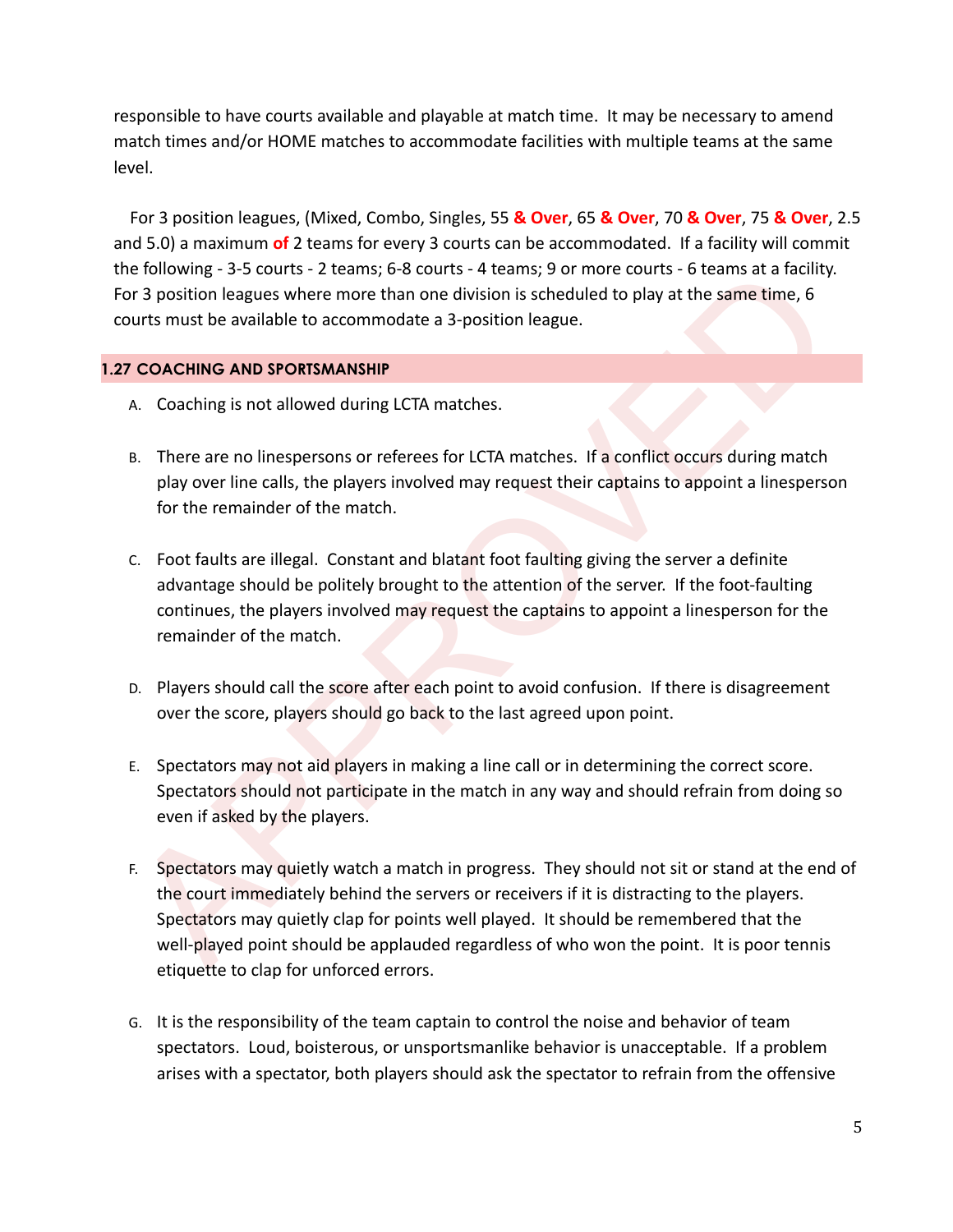behavior. If the behavior persists, the team captains should be summoned to handle the situation. If necessary, a grievance should be filed.

- H. Coaches and club professionals must not interfere in discussions or negotiations between players or captains unless specifically asked by both captains for advice. Even then, it is the responsibility of the two captains, not the coach or professional, to decide on the appropriate resolution.
- I. Disputes should be settled between players as soon as they arise. All points played in good faith stand. Players should be able to resolve any dispute by themselves. If, however, they cannot, they should do the following:
	- (1) The player should inform the opponent of the problem and intention to leave the court to obtain the assistance of the team captain. When leaving the court, the racket should be left on the court.
	- (2) The captain should contact the opponent's captain and they should try to resolve the dispute. If the captains are involved in playing a match, the players may have to postpone their play until the captains are available to assist them.
- appropriate resolution.<br>
1. Disputes should be settled between players as soon as they arise. All points played in good<br>
frint stand. Players should be able to resolve any dispute by themselves. If, however, they<br>
cannot, (3) If the captains and players cannot agree on a resolution to the conflict, the offended player(s) may either: (i) Continue to play the match but do so under protest. The score and who was serving at the time of the protest will be indicated on the scorecard with the annotation, "played under protest." At the conclusion of the match, the captain may file a written grievance. If no grievance is filed, the results of the match stand as completed. (ii) Stop play, ensuring both captains and the opponent know why. Indicate on the scorecard that the match was stopped in protest and indicate the score and who was serving at the time the match was stopped. The player's captain should file a grievance. If no grievance is filed within the required time frame (see 2.01**A**), the match will be scored as a retirement by the offended player.

# 2.00 GRIEVANCE PROCEDURES

#### **2.01A GRIEVANCE COMPLAINTS**

Grievance complaints may be filed not only for infractions of the regulations, but also for failing to abide by good conduct, fair play, and good sportsmanship. Such grievances must be filed in writing with the Chairperson of the Lowcountry Tennis Association Grievance Committee prior to commencement of the next team match involving such player or team, or within 24 hours after the end of local league play, whichever occurs first, except a complaint based on ineligibility may be filed at any time after learning the person is ineligible.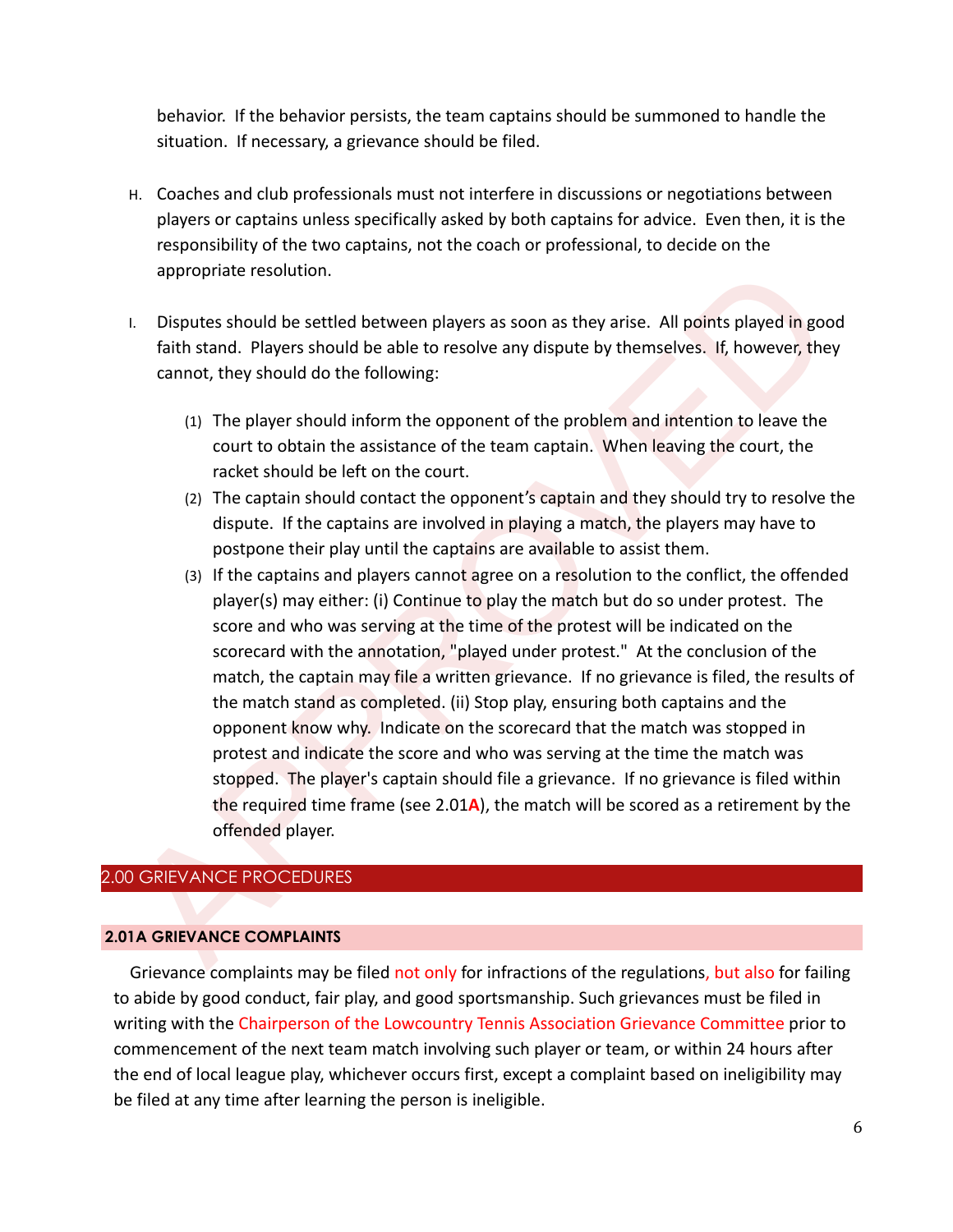With the approval of the *USTA SC District League Coordinator*, the Lowcountry Tennis Association Grievance Committee consists of five or more Lowcountry Tennis Association members appointed by the Lowcountry Tennis Association President/Local League Coordinator. The chairperson and at least two of the four members of the Grievance Committee will meet to decide any grievance submitted to the Committee. With the approval of the *USTA SC District League Coordinator*, members of the Lowcountry Tennis Association Mixed Doubles League Grievance Committee are:

> Chairperson - Nancy Pitcairn Members – Lisa Deidrick, Bill Snead, Becky Williamson, and Jim Gooden

The decisions of the Lowcountry Tennis Association Grievance Committee may be appealed. With approval of the *USTA SC District League Coordinator*, the Lowcountry Tennis Association Appeal Committee consists of four Lowcountry Tennis Association members. The chairperson and at least two of the four members will meet to decide any grievance appeal submitted to the Committee. Members of the Lowcountry Tennis Association Appeal Committee are:

> Chairperson – Donna Brown Members - Bill Ennis, Steve Speer, Rob Eppelsheimer, and Art Welling

# **2.01B GRIEVANCE COMPLAINTS DURING LCTA** *LOCAL CHAMPIONSHIPS*

- **Chairmannises of the Lowcountry Tennis Association Mixed Doubles League Grievance<br>
Chairperson Nancy Pitcairn<br>
Members Lisa Deldrick, Bill Snead, Becky Williamson, and Jim Gooden<br>
The decisions of the Lowcountry Tenni** 1. **Filing a Grievance**. Grievance complaints may be filed during LCTA *Local Championships*. A complaint against an individual or team may only be filed by the team captain of the team who has competed in the match where the alleged violation occurred. These complaints must be submitted, in writing, within 30 minutes of the end of the team match to the *Local League Coordinator* (or his/her designated representative). When such a grievance is filed, the next round of play will be delayed for all teams until the grievance is decided.
	- 2. **Playoff Grievance Committee.** Prior to the *Local Championships*, a three-person *Local Championships* Grievance Committee will be designated, and the captains participating in the playoff will be advised of its composition. Normally, the *Mixed Doubles League Coordinator* will be one of the members of the Committee. Members of the *Local Championships* Grievance Committee need not be at the site during the *Local Championships* but must be available by telephone throughout the *Local Championships*. Whenever possible, the *Local Championships* Grievance Committee should meet at the playoff site if a grievance is filed, but participation by telephone is allowed, if necessary. The decision of the *Local Championships* Grievance Committee shall be by majority vote.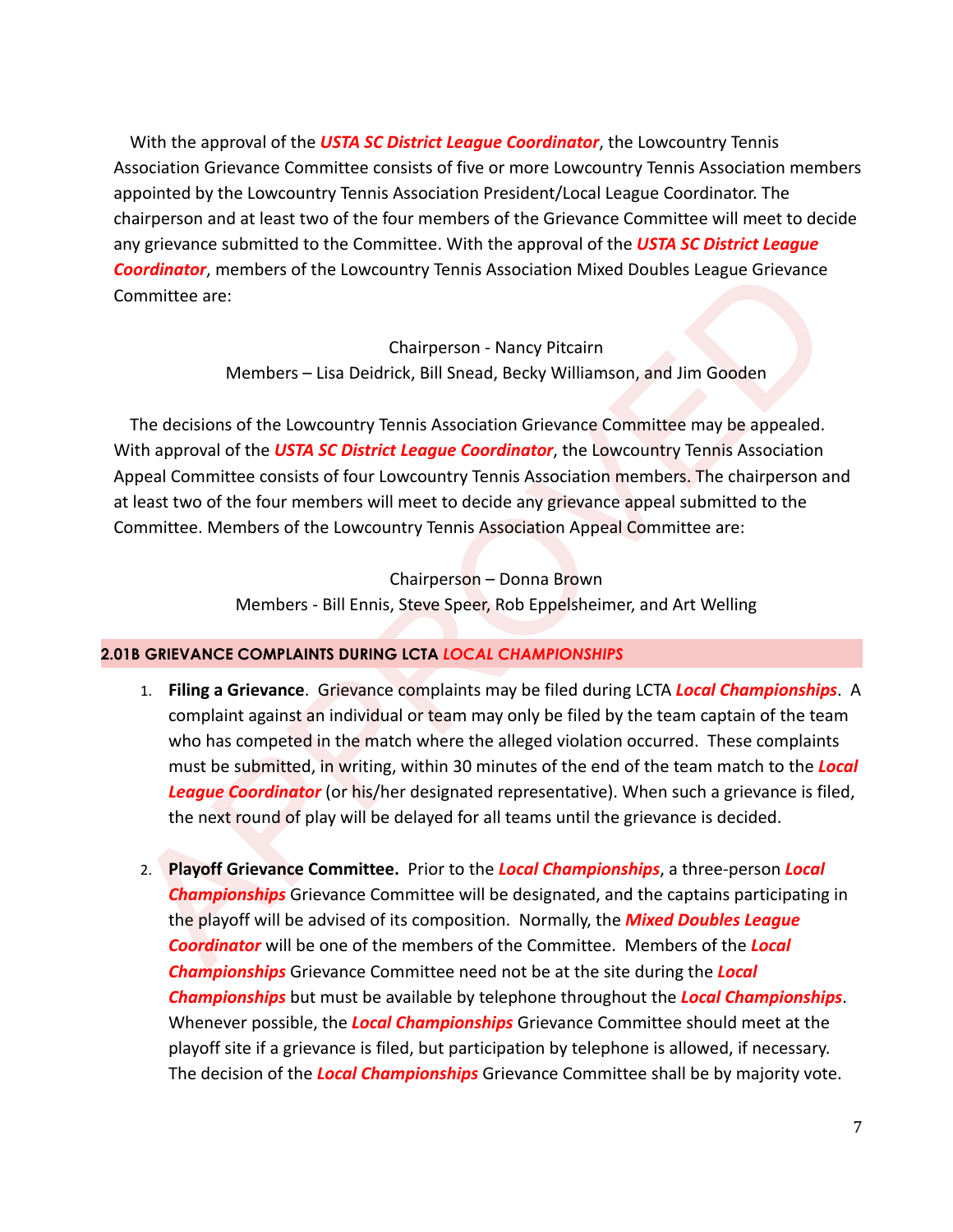3. **Filing an Appeal.** Any party to a grievance complaint may appeal the decision, in writing, within 30 minutes following the rendering of the grievance committee decision. Prior to the playoff, a three-person *Local Championships* Grievance Appeal Committee will be designated, and the captains participating in the *Local Championships* will be advised of its composition. Members of the *Local Championships* Grievance Appeal Committee need not be at the site during the Local Championship*s* but must be available by telephone throughout the playoff competition. Whenever possible, the *Local Championships* Grievance Appeal Committee should meet at the playoff site if a grievance appeal is filed, but participation by telephone is allowed, if necessary. The decision of the *Local Championships* Grievance Appeal Committee shall be by majority vote. Play will not recommence until the Grievance Appeal is decided.

#### **2.02 GRIEVANCE COMPLAINTS CONCERNING LCTA LEAGUE ADMINISTRATION**

All grievances against the Lowcountry Tennis Association administration of the USTA League Tennis Program wherein the complaint alleges that a coordinator or committee has violated National, Sectional, State or Local Regulations will be handled as an Administrative Grievance filed at the next higher level with the Sectional Association being the final authority. Any grievance pertaining to administration of the League Program at any level shall constitute an Administrative Grievance. Captains and committee members are not subject to Administrative Grievances. An Administrative Grievance shall be filed within one year of the incident leading to the grievance or it shall be barred.

#### **2.03 SELF-RATE GRIEVANCE**

throughout the playoff completition. Whenever possible, the **Locaric Championships**<br>Grievance Appeal Committee shoud meet at the playoff site if a grievance appeal is filed,<br>but participation by telephone is allowed, if ne Self-rated players who enter the USTA League Tennis Program by misrepresenting their actual skill level are considered to have violated the standards of good conduct, fair play, and good sportsmanship, and may be subject to a complaint and possible disqualification. Grievances against such players may be filed by the Local League Coordinator, a team captain, or a tournament committee. Such grievances will be reviewed and decided by the Southern NTRP Grievance Committee appointed and convened by the Section League Coordinator. These complaints should be first delivered to the Local League Coordinator, who will forward them to the *USTA SC District League Coordinator*, who will forward them to the Section League Coordinator who, in turn, will forward them to the Southern NTRP Grievance Committee Chairman.

## 3.0 MIXED DOUBLES REGULATIONS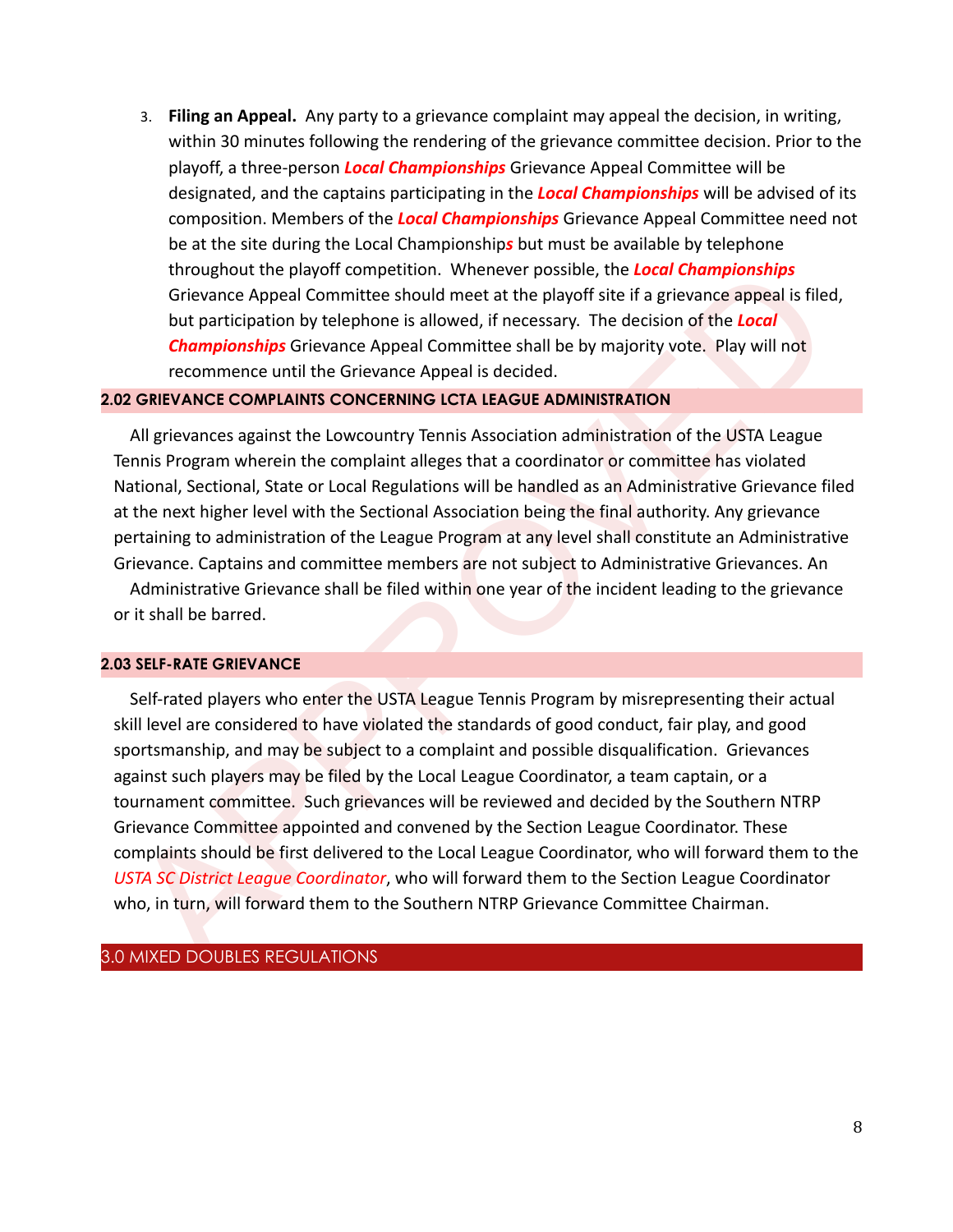#### **3.01 LOCAL LEAGUE**

#### **3.01***A* **APPEALS DURING LOCAL LEAGUE SEASON**

Players may appeal their rating once anytime during the *2022* league year. However, if a player's rating is changed through appeal after the first match played by their Mixed Doubles league team, the player must continue to use the rating submitted on the roster for the entire Mixed season including through any championship level play. For instance, a 3.5 player signs up for a team on May 15 and their team's first match is on May 27. The player may successfully appeal his or her rating on May 28 and get re-rated down to 3.0. However, the player must play the mixed season, including *Local Championships*, as a 3.5 rated player even if the player did not play in the first match.

## **3.02 LEAGUE NTRP DISQUALIFICATION AND APPEAL PROCEDURES**

#### **3.02A NTRP DISQUALIFICATION PROCEDURES**

noting introduce and the brack of the player may successfully appeal brack and their team's first match is on May 27. The player may successfully appeal his or her<br>thing on May 28 and get re-rated down to 3.0. However, the During local league competition and at every level of championship competition below national championships, computer ratings will be calculated for all players to determine if any players have reached the disqualification criteria using the USTA NTRP Computer Methodology Procedures. Players will be NTRP disqualified if they reach the disqualification level three times based on all matches reported in the national database for 18 & Over and 40 & Over Divisions. There will not, however, be any disqualification of a player with a C (year-end computer rating not including a rating resulting only from play in mixed doubles) rating.

- 1) *Local League NTRP Disqualification*. Any player that reaches the NTRP disqualification level three times shall be disqualified and will not progress to championship competition at that level of play. These players will be immediately notified and have the right to appeal in accordance with procedures in 2.04B(1) of the USTA League Tennis Regulations.
- 2) *2.04B NTRP Appeal Procedures*. If the player or the team captain of a player disqualified in the local league desires to appeal the NTRP disqualification, he/she must file an appeal, in writing, to the Southern Tennis Association within the time limit set by the NTRP Committee of notification of the disqualification.

#### **3.02***B* **SCORING PROCEDURES**

*This section, originally adopted in 2016 and posted below, states that matches will not be reversed.*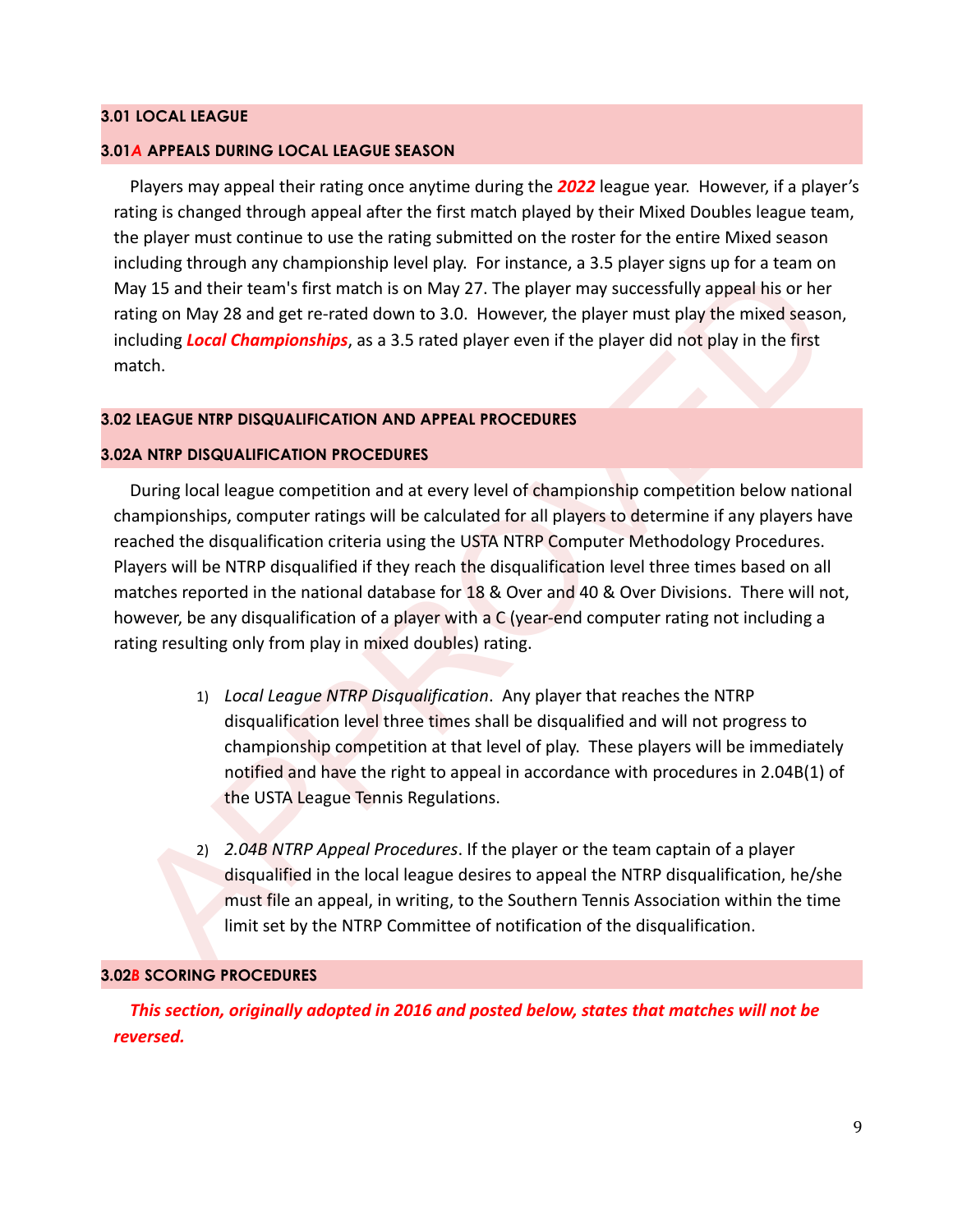If a self-rated (S) or Medical Appeal player is promoted from a particular level of play, the player shall cease play immediately from the NTRP level being promoted from and graduate to the next higher NTRP level. All prior matches shall stand in good faith. Captains and/or teams with 2 or more promoted players within a 12-month period may be subject to an NTRP Grievance and subsequent suspension from USTA Leagues.

#### **3.03A NUMBER OF TEAMS**

SA NUMBER OF IEANS<br>
The Lowcountry Tennis Association shall consist of a minimum of two teams in a specific level of<br>
The Lowcountry Tennis Association shall consist of a minimum of two teams in a specific level of<br>
sysoci The Lowcountry Tennis Association shall consist of a minimum of two teams in a specific level of competition or flight. In order to accommodate scheduling considerations, the Lowcountry Tennis Association may establish two or more sub*-*flights within a flight. The decision to establish two or more flights will be made by the *Mixed Doubles League* Coordinator or *a* specific *Mixed Doubles Flight* Coordinator, as appropriate. Sub*-*flights will generally not be established where it results in a sub*-*flight of fewer than five teams and sub*-*flights will not generally exceed 13 teams. The make-up of a sub*-*flight will be the result of either a random selection or on the basis of geographical location, as determined by the Mixed Doubles *League* Coordinator *or a specific Mixed Doubles Flight Coordinator*. When using the random selection alternative, the Mixed Doubles *League* Coordinator *or a specific Mixed Doubles Flight Coordinator* may elect to split, to the maximum extent possible, the teams from a single tennis club among sub*-*flights.

#### **3.03***B* **TEAM**

- 1. A team will consist of a minimum of six players (at least three men and three women) eligible to compete at a specific level of competition.
- *2. All members of a team in Mixed Doubles Adult 18 & Over must be at least 18 years of age in order to register for an 18 & Over team.*
- 3. All members of a team in Mixed Doubles Adult 40 & Over must be at least 40 years of age by December 31, *2022*.
- 4. All members of a team in Mixed Doubles 55 & Over must be at least 55 years of age by December 31, *2022*.
- 5. All members of a team in Mixed Doubles 65 & Over must be at least 65 years of age by December 31, *2022*.
- 6. During the South Carolina Mixed League season, players may participate at multiple levels in the Mixed Adult 18 & Over, Mixed Adult 40 & Over, Mixed 55 & Over, and Mixed 65 & Over divisions as long as a player's rating and age do not exceed the maximum for that level or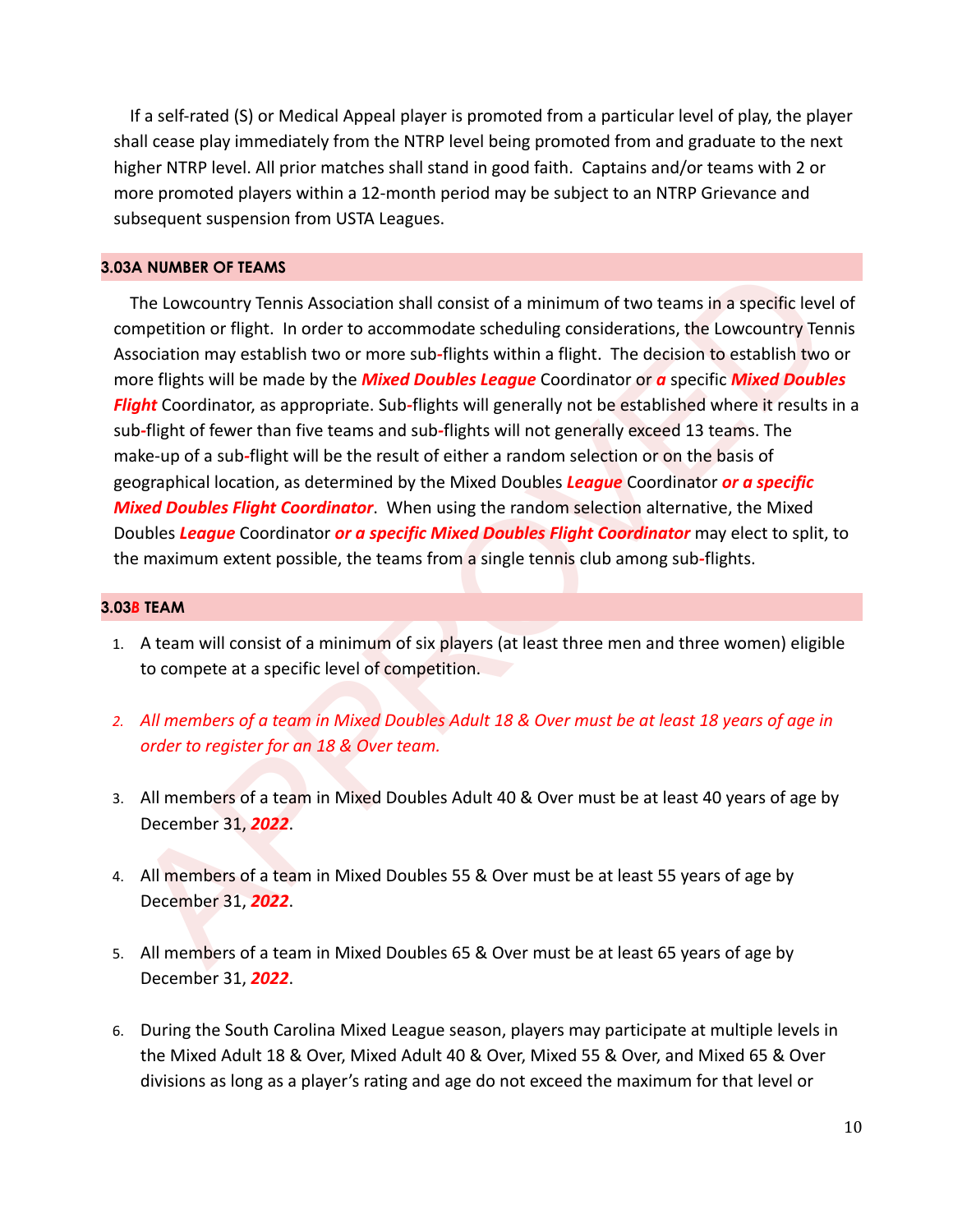division. A player may play at the same NTRP level in the same division (18 & 0ver, 40 & Over, 55 & Over, and 65 & Over) on teams in separate Mixed Leagues in South Carolina during the same season. If both teams in the same division advance to the Mixed *Doubles* State Championships, the player must choose to play on only one team at that same level.

## **3.03***C* **ENTRY**

- 1. Players with a computer rating at the time of registration must play at that NTRP level.
- 2. Players without a computer rating but who self-rated within the past year must play at that level.
- Players with a computer rating at the time of registration must play at that NTRP level.<br>
Players without a computer rating but who self-rated within the past year must play at that<br>
level.<br>
Players who do not have a comp 3. Players who do not have a computer rating on file in TennisLink shall self-rate in accordance with the National Tennis Rating Program (NTRP) Guidelines and complete the self-rating process on TennisLink when registering for a team. Failure to provide accurate information regarding a player's tennis history will subject the player, the captain and/or others who condoned inaccurate self-rating to sanctions and disqualification. Important note: After a player self-rates, the player must play at that NTRP level or higher; i.e., the player may self-rate at a level lower than the level at which the player intends to play.

## **3.03***D* **FLIGHTS OF PLAY**

3.03E(1) The Lowcountry Tennis Association Local Mixed League has determined that for the league year of *2022* the following flights shall be available if at least two teams register for the flight.

| Mixed Doubles Adult 18 & Over: | 2.5, 6.0, 7.0, 8.0, 9.0, and 10.0 |
|--------------------------------|-----------------------------------|
| Mixed Doubles Adult 40 & Over: | 6.0, 7.0, 8.0, and 9.0            |
| Mixed Doubles Adult 55 & Over: | 6.0, 7.0, 8.0, and 9.0            |
| Mixed Doubles Adult 65 & Over: | 6.0, 7.0, and 8.0                 |

The *USTA SC District League Coordinator*, in consultation with the USTA SC Director of Adult Programs, will determine which NTRP levels will play their local league at the State Championship when the rosters for these levels have been submitted. Legal team rosters for these levels must be submitted by the initial mixed league deadline date for the area in which the team is registering.

**The deadline for adding players to a roster for teams advancing directly to state is** *August 27, 2022.*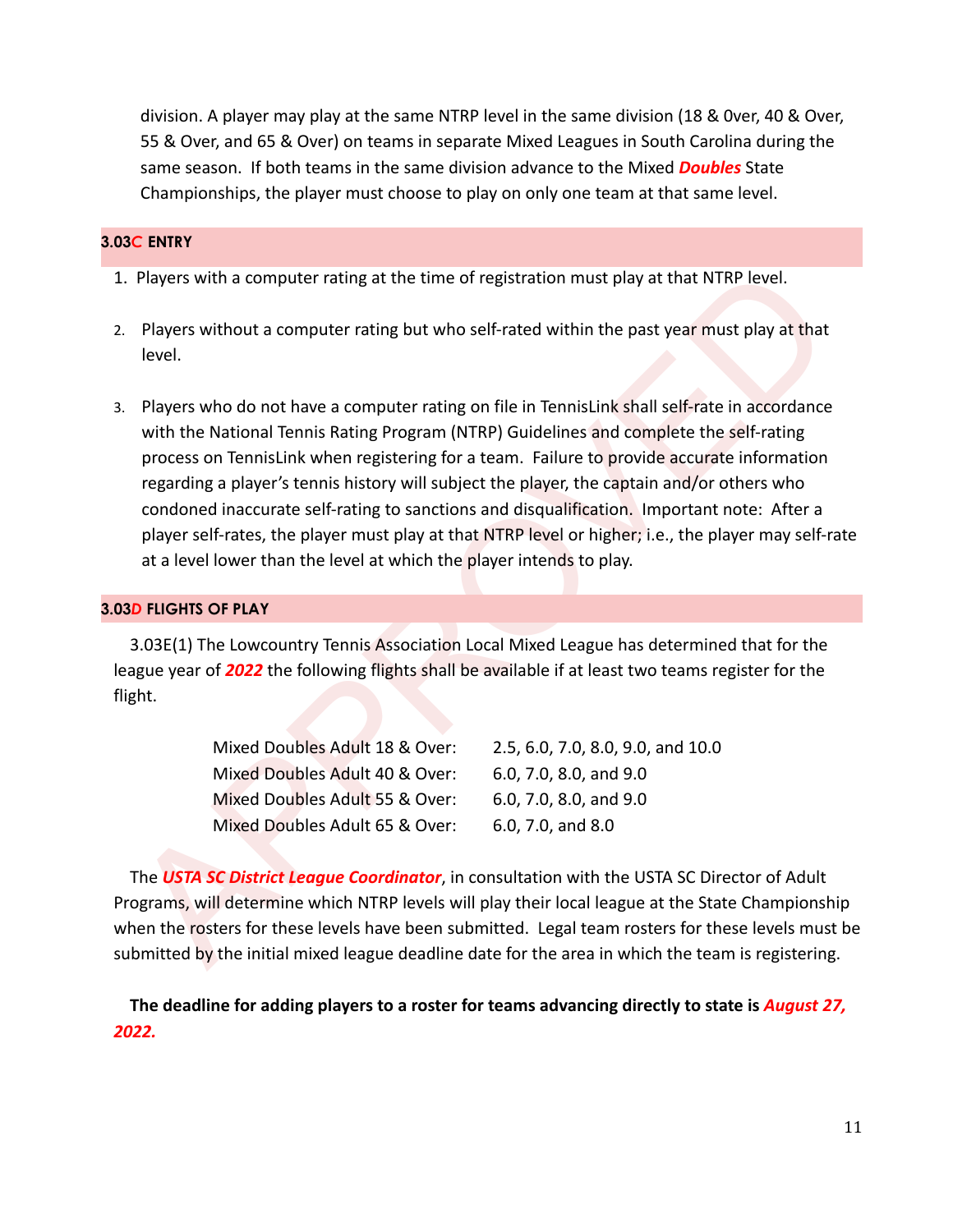3.03E(2) Except for the 2.5 flight**,** the combined ratings of a partnership must not exceed the level of the flight. Additionally, the difference in ratings for any on-court partnership may not exceed 1.0. For the 2.5 flight, both players in the partnership must be rated 2.5 or below. The minimum NTRP Level for 6.0 is 2.5; 7.0 is 3.0; 8.0 is 3.5; 9.0 is 4.0; 10.0 is 4.5.

#### **3.03***E* **SCORING AND REST**

3.03E(1) All matches in the Mixed Doubles 18 & Over, 40 & Over, 55 & Over, and 65 & Over<br>
dult Leagues will be the best of three sets with a match tie break (i.e., first team to win all easts at the<br>
dult the sets with a 3.03*E*(1) All matches in the Mixed Doubles 18 *& Over*, 40 *& Over*, 55 *& Over*, and 65 *& Over* Adult Leagues will be the best of three sets with a match tie break (i.e., first team to win at least 10 points and with at least a two-point margin over the opponent) in lieu of the third set, and with set tie breaks (i.e., first team to win at least 7 points and with at least a two-point margin over the opponent) at 6-games all in the first two sets. All matches will use the Coman Tiebreak Procedure if either a set tiebreak or match tiebreak is needed.

3.03*E*(2) A 2-minute break may be taken at the end of each set. There will be a changeover, but no break, at the end of the first game of each set.

## 3.03*E*(*3*) Recording and Reporting Scores

Per USTA-SC regulation 1.04C (2) The initial entry of match scores in TennisLink must take place within 48 hours of the completion of the match. After match scores have been entered in TennisLink, they must be confirmed by the opposing team within 48 hours of the initial entry, or the initial score will automatically be considered valid. Failure to comply may subject teams to a grievance and/or double default.

- i Match scores are to be entered into TennisLink within 48 hours of the end of the match. While either team may enter the score, it is recommended that the captain or co-captain of the winning team enter the score.
- ii If match scores are not entered into TennisLink within 48 hours, a team may receive a warning. Any additional occurrences of not entering the score within 48 hours of match completion may result in the match being excluded when determining the division/flight standings.
- iii The captain of the losing team (or the team not entering the results in TennisLink) will verify that the scores have been entered correctly. The verifying captain will either confirm, through TennisLink, that the match score as reported is accurate, or will dispute the score if he/she believes an error has been made and that the reported score is incorrect.
- iv The verification of the match score must be completed within 48 hours of the score being entered into TennisLink. After 48 hours, the reported score will be assumed to be correct, and there will be no opportunity to correct a score even if it is wrong.
- v It is strongly recommended that the two captains compare notes at the end of the match in order to decrease the probability of an erroneous score being entered into TennisLink.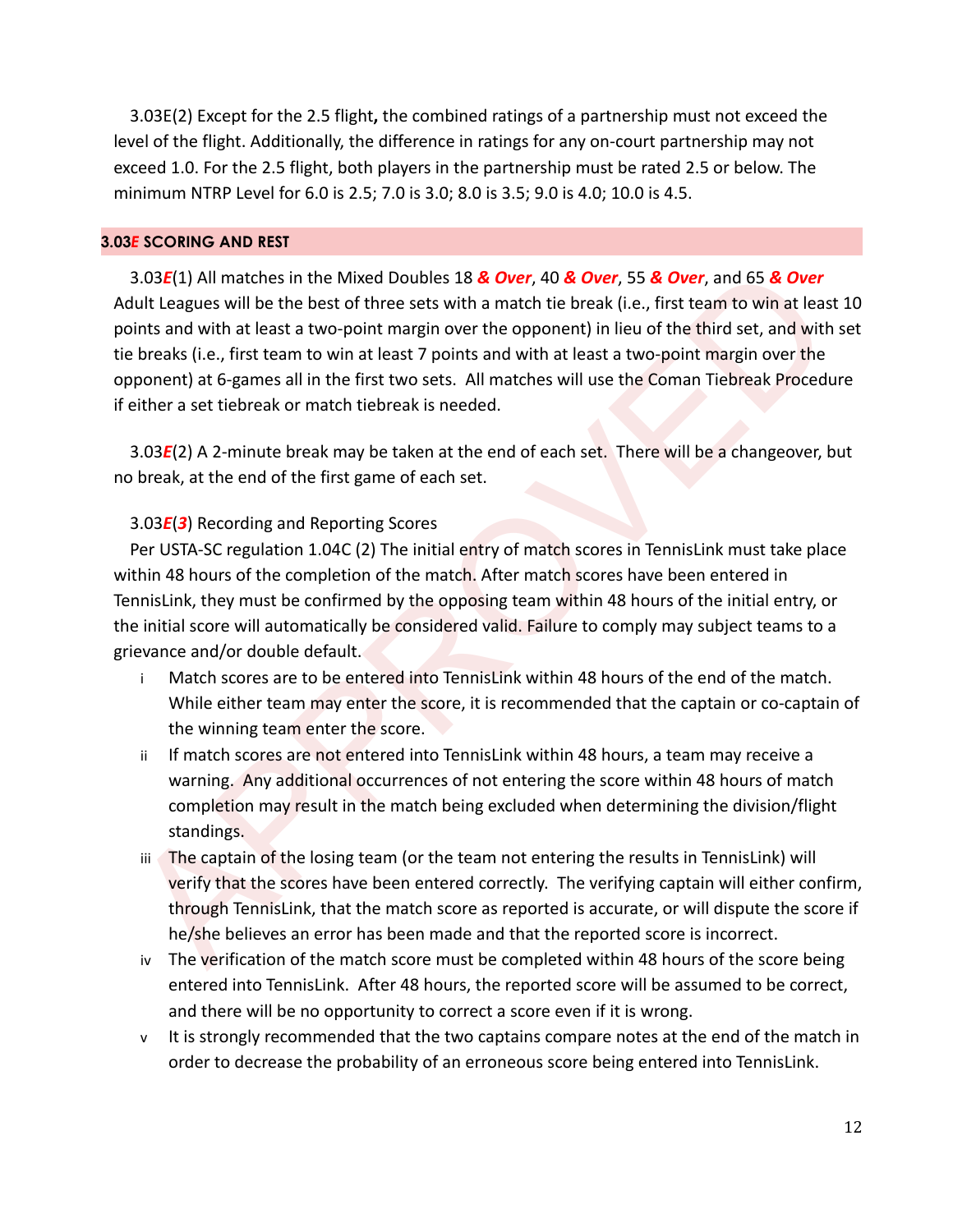# (a) **Regular Season.**

- i Each division shall consist of one or more flights as discussed in paragraph *3.03A*.
- ii To the extent possible, each flight in each division shall play at least one round robin competition wherein every team plays every other team, and each team must play a minimum of three team matches. In a flight with only two or three teams, each team must play a minimum of four matches

(b) *Local Championships***.** To participate in *Local Championships*, a player must have played in 2 regular season matches or have 1 default and 1 match played.

(c) Flights will only be subdivided into sub-flights when the number of teams registered for a flight is such that it does not allow one full round robin to be played in the number of weeks allocated or available for play in any particular season.

play a minimum of four matches<br>
(b) Local Championships. To participate in Local Championships, a player must have played in 2<br>
gular season matches or have 1 default and 1 match played.<br>
(c) Flights will only be subdivide *(d) 2022 Mixed Doubles Local Championships: Due to Covid-19 and to provide safe play to our membership and facility employees, we will use the single elimination format for 2022 Mixed Doubles Local Championships. Only the top team in each sub flight in flights with multiple sub flights will participate in the single elimination format.*

- I. **Single Flight**. There will be no Lowcountry Tennis Association *Local Championships* when the division consists of a single flight.
- II. **Two Flights**. When there are two flights in a division, the playoff format will depend upon the number of teams from the LCTA that will participate in the South Carolina State Championships.
	- a. If only one LCTA team will participate in the State Championships, that team will be determined during a single playoff match involving the top team in each flight.
	- b. If the Lowcountry Tennis Association qualifies for more than one automatic entry or receives a wild card for a second entry into the State Championships before the Local Championship are scheduled, the winner and finalist will be determined during a playoff in a round robin playoff, involving the top two teams in each flight/sub*-*flight, to determine the final placement of the teams. In the first round, the top team from each flight will play the number two team in the other flight. In the second round, the top team in each flight will play the number two team in its flight. In the third round, the top teams from each flight will play each other as will the second-place teams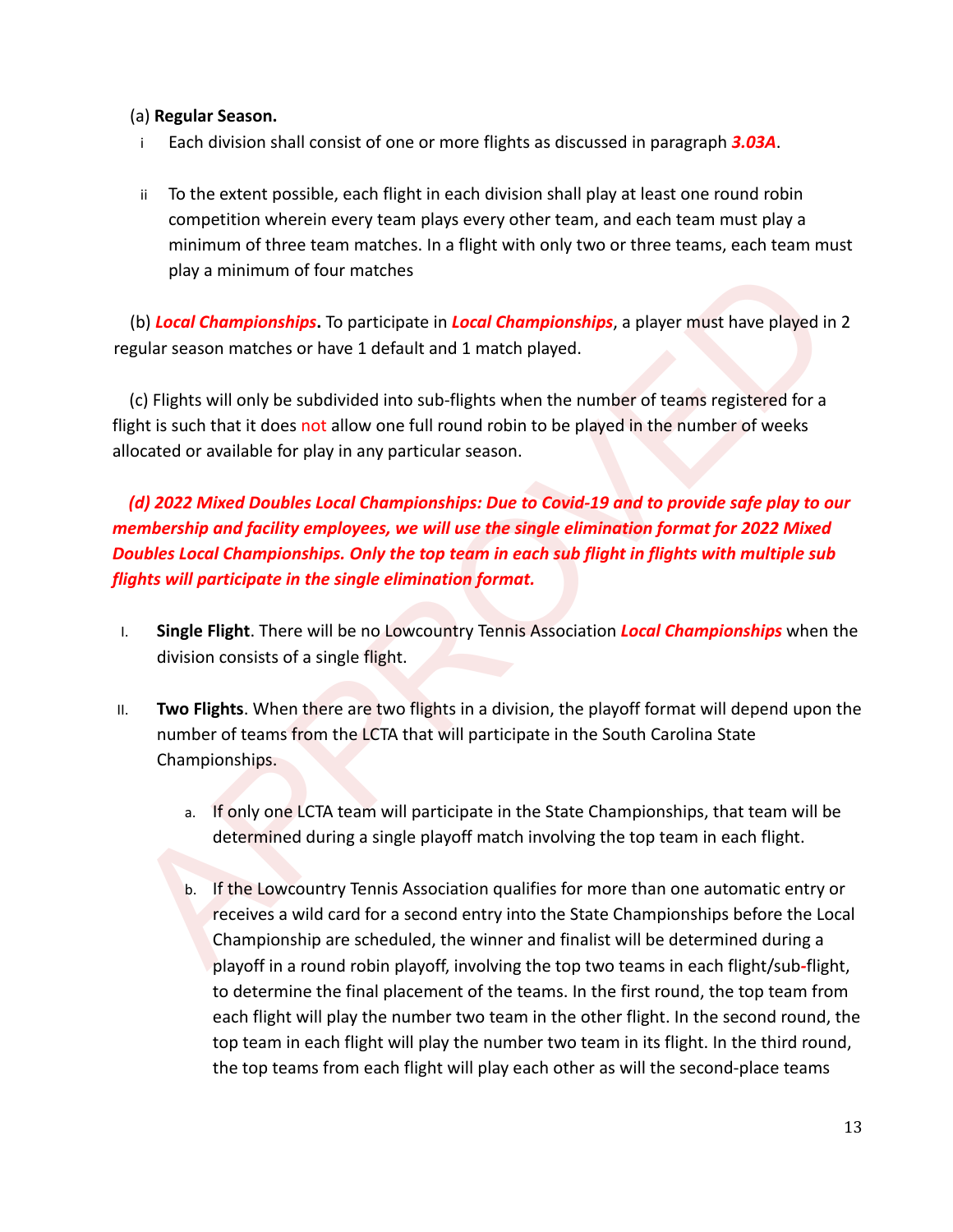from each flight. If a wild card is received after the playoff schedule is published the procedure in *3.03E(3)(d)(ii)(a)* will be followed.

- III. **Three Flights**. When there are three flights in a division, the playoff format will depend upon the number of teams from the LCTA that will participate in the South Carolina State Championships.
	- a. If only one LCTA team will participate in the State Championships, a round robin playoff involving the top team in each sub*-*flight, will be held to determine the final placement of the teams.
	- a. If only one LCTA team will participate in the State Championships, a round robin<br>playoff involving the top team in each sub-flight, will be held to determine the final<br>placement of the teams.<br>b. If the Lowcountry Tenni b. If the Lowcountry Tennis Association qualifies for more than one automatic entry or receives a wild card for a second entry into the State Championships before the Local Championship are scheduled, the winner and finalist will be determined during a playoff in a single elimination, eight-draw tournament format consisting of the top two teams from each flight. The first-place team will be the winner of the playoff. The second-place team will be the losing finalist of the playoff. The third-place team will be the winner of a match between the two losing semifinalists of the playoff. The fourth-place team will be the loser of a match between the two losing semi-finalists of the playoff. The teams will be seeded in the following format.
	- Position 1 will go to the first-place finisher Flight #1, and will have a first-round bye.
	- Position 2 will be a bye position.
	- Position 3 will go to second-place finisher from Flight #2, and will play Position 4 in the first round.
	- Position 4 will go to second-place finisher from Flight #3, and will play Position 3 in the first round.
	- Position 5 will go to second-place finisher Flight #1, and will play Position 6 in the first round.
	- Position 6 will go to first-place finisher from Flight #3, and will play Position 5 in the first round.
	- Position 7 will be a bye position.
	- Position 8 will go to first-place finisher from Flight #2, and will have a first-round bye.

To determine which flights are Flights #1, #2, and #3, the level coordinator will put the names of the three flights on separate sheets of paper, put them in a container, and select one sheet from the container. That will be Flight #1. The level coordinator will then select, in turn, Flights #2 and #3 from the remaining sheets of paper.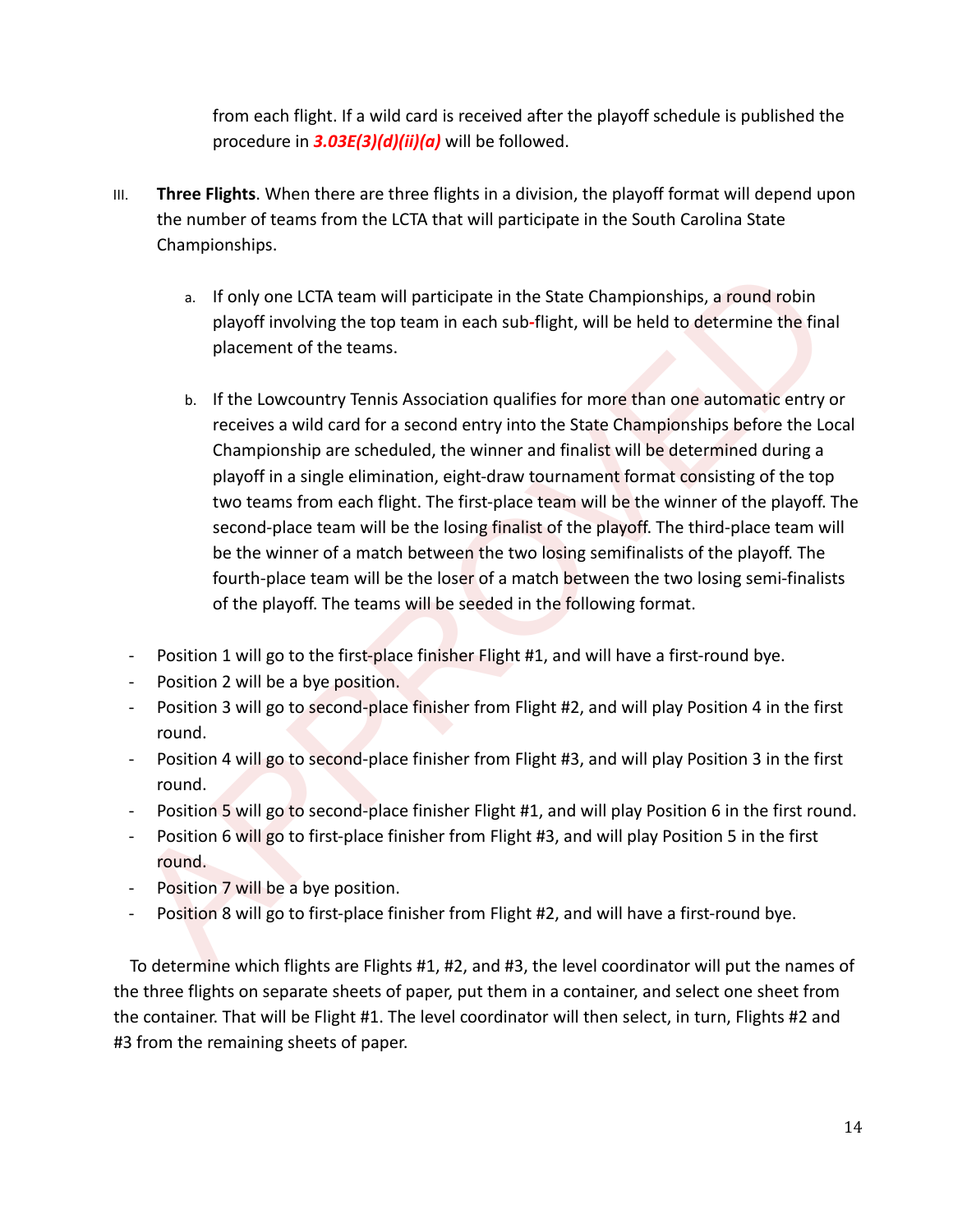- IV. **Four Flights**. When there are four flights in a division, the playoff format will depend upon the number of teams from the LCTA that will participate in the South Carolina State Championships.
	- a. If only one LCTA team will participate in the State Championships, a round robin playoff involving the top team in each sub*-*flight, will be held to determine the final placement of the teams.
	- placement of the teams.<br>
	b. If the Lowcountry Tennis Association qualifies for more than one automatic entry or<br>
	receives a wild card for a second entry into the State Championships before the Local<br>
	championship are sched b. If the Lowcountry Tennis Association qualifies for more than one automatic entry or receives a wild card for a second entry into the State Championships before the Local Championship are scheduled, the winner and finalist will be determined during a playoff in a single elimination, eight-draw tournament format consisting of the top two teams from each flight. The first-place team will be the winner of the playoff. The second-place team will be the losing finalist of the playoff. The third-place team will be the winner of a match between the two losing semi-finalists of the playoff. The fourth-place team will be the loser of a match between the two losing semi-finalists of the playoff. The teams will be seeded in the following format.
		- Position 1 will go to the first-place finisher in Flight #1, and will play position #2 in the first round.
		- Position 2 will go to the second-place finisher in Flight #4, and will play Position #1 in the first round.
		- Position 3 will go to the second-place finisher in Flight #2, and will play Position #4 in the first round.
		- Position 4 will go to the first-place finisher in Flight #3, and will play Position #3 in the first round.
		- Position 5 will go to the first-place finisher in Flight #2, and will play Position #6 in the first round.
		- Position 6 will go to the second-place finisher in Flight #3, and will play Position #5 in the first round.
		- Position 7 will go to the second-place finisher in Flight #1, and will play Position #8 in the first round.
		- Position 8 will go to the first-place finisher in Flight #4, and will play Position #7 in the first round.

To determine which flights are Flights #1, #2, #3, and #4, the level coordinator will put the names of the four flights on separate sheets of paper, put them in a container, and select one sheet from the container. That will be Flight #1. The level coordinator will then select, in turn, Flights #2, #3, and #4 from the remaining sheets of paper.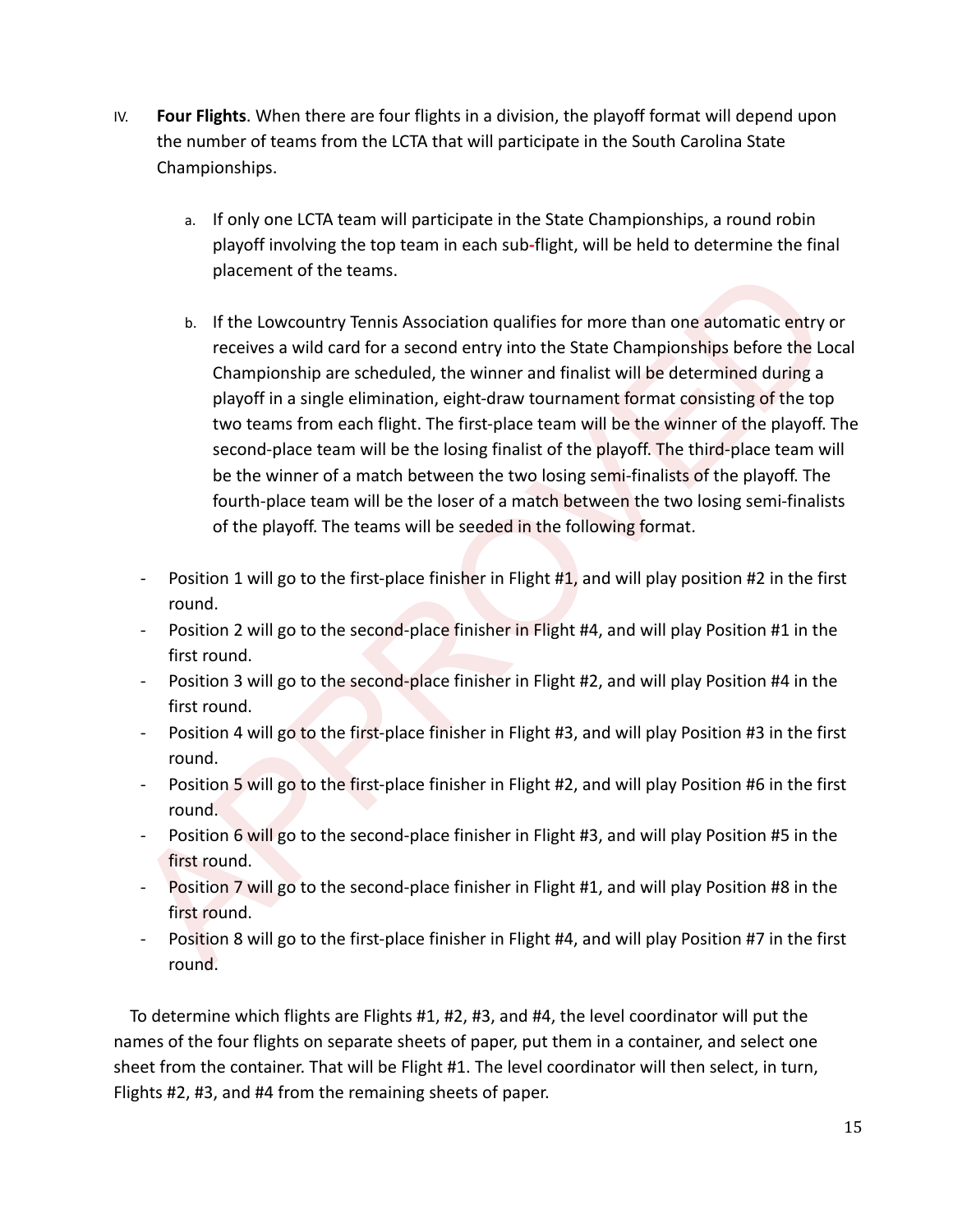- V. **Five Flights**. When there are five flights in a level of play, the playoff format will depend upon the number of teams from the LCTA that will participate in the South Carolina State Championships.
	- a. If only one LCTA team will participate in the State Championships, a round robin playoff involving the top team in each sub*-*flight, will be held to determine the final placement of the teams.
- placement of the teams.<br>
Be the thorough the content of the teams.<br>
I. If the Lowcountry Tennis Association qualifies for more than one automatic entry or<br>
receives a wild card for a second entry into the State Championshi b. If the Lowcountry Tennis Association qualifies for more than one automatic entry or receives a wild card for a second entry into the State Championships before the Local Championship are scheduled, the winner and finalist will be determined during a single elimination, sixteen team draw, tournament-format playoff involving the top two teams in each flight. The first-place team, i.e., LCTA Champion, will be the winner of the playoff. The second-place team will be the losing finalist of the playoff. The third-place team will be the winner of a match between the two losing semifinalists of the playoff. The fourth-place team will be the loser of the match between the two losing semi-finalists of the playoff. The teams will be seeded in the following format.
	- Position 1 will go to the first-place finisher in Flight #1, and will have a bye in the first round.
	- Position 2 will be a bye position.
	- Position 3 will be a bye position.
	- Position 4 will go to the second-place finisher in Flight #2, and will have a bye in the first round.
	- Position 5 will go to the second-place finisher in Flight #4, and will play Position #6 in the first round.
	- Position 6 will go to the second-place finisher in Flight #5, and will play Position #5 in the first round.
	- Position 7 will be a bye position.
	- Position 8 will go to the first-place finisher in Flight #3, and will have a bye in the first round.
	- Position 9 will go to the first-place finisher in Flight #2, and will have a bye in the first round.
	- Position 10 will be a bye position.
	- Position 11 will be the second-place finisher in flight #1, and will play position #12 in the first round.
	- Position 12 will be the second-place finisher in flight #3 and will play position #11 in the first round.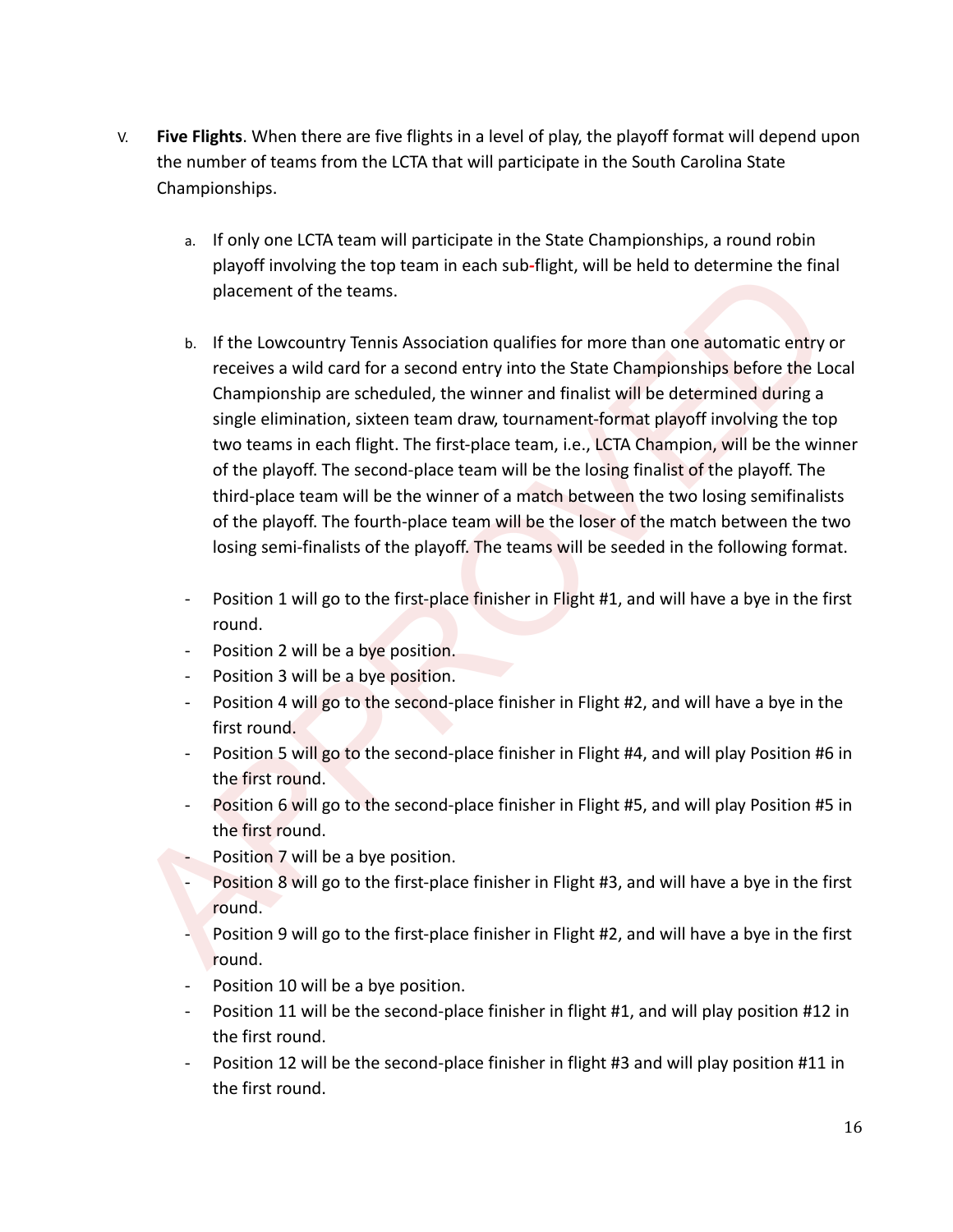- Position 13 will be the first-place finisher in flight #5, and will have a bye in the first round.
- Position 14 will be a bye position.
- Position 15 will be a bye position.
- Position 16 will be the first-place finisher in Flight #4, and will have a bye in the first round.

To determine which flights are Flights #1, #2, #3, #4, and #5, the level coordinator will put the names of the five flights on separate sheets of paper, put them in a container, and select one sheet from the container. That will be Flight #1. The level coordinator will then select, in turn, Flights #2, #3, #4, and #5 from the remaining sheets of paper.

# VI. *Local Championships* **Sites.**

To determine which flights are Flights #1, #2, #3, #4, and #5, the level coordinator will put the<br>ames of the flights on separate sheets of paper, put them in a container, and select one sheet<br>om the container. That will The selection of the *Local Championships* site(s) is the responsibility of *either the* Mixed Doubles *League* Coordinator *or Mixed Doubles Flight Coordinators*. There are three possible approaches: (a) play all the *Local Championships* matches at one site; (b) play each *Local Championship* match at the home facility of the team with the higher standing in the flight competition; (c) or a combination of the two. Under (b) and (c), if the home facility of the team with the higher standing is not available to host the *Local Championship* match, the team with the lower standing will be asked to host the playoff match. If neither facility can host the match, *either* the Mixed Doubles *League* Coordinator or *Mixed Doubles Flight Coordinator* will select a neutral site for the match.

## VII. *Local Championship* **Dates.**

The potential playoff dates for all Mixed Doubles flights/sub-flights requiring Local Championship are *June 20 - July 2*..

## **3.03F Team Match and Scoring**

- a. Each team match in the Lowcountry Tennis Association shall consist of three individual doubles matches.
- b. The team winning the majority of the individual matches in a team match shall be awarded one team point.
- c. Flight standings at the end of the regular season shall be in the order of the number of team points won, i.e., the winner of the flight competition shall be the team with the most team points at the end of the season, etc. In the event that two or more teams in a flight/sub*-*flight have the same number of team points at the end of the season, the tie shall be broken by the first of the following procedures that does so: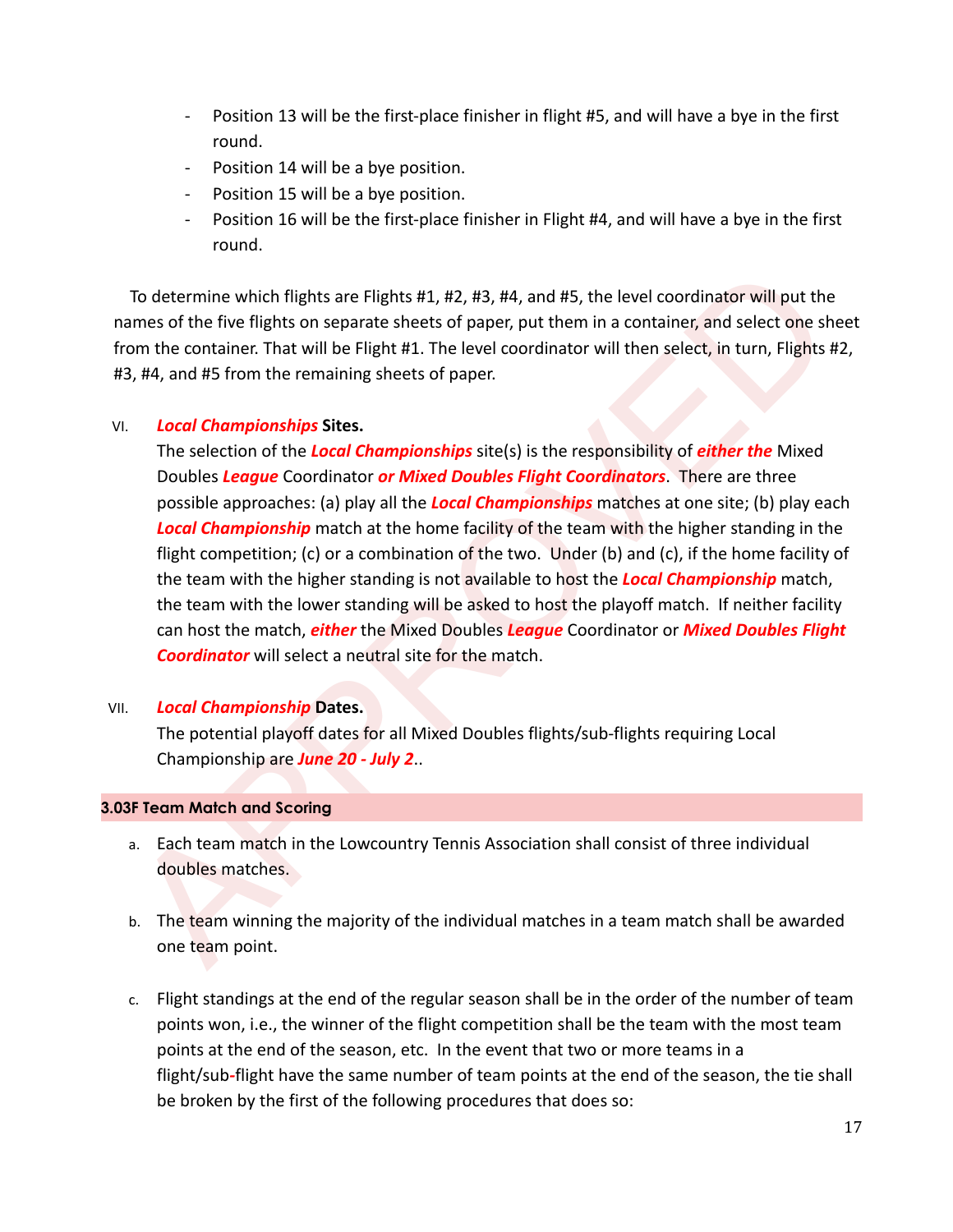- i. Individual Matches. Winner of the most individual matches during the season.
- ii. Head-to-Head. Winner of the head-to-head match.
- iii. Sets. Loser of the fewest number of sets during the season.
- iv. Games. Loser of the fewest number of games during the season.
- d. During playoff round robins, the positions of the teams at the end of the round robin shall be determined in the same manner as during flight competition except that only matches played during the playoff round robin will be used to determine team points, individual matches won, sets lost and games lost.

## **3.03G TEAM LINEUPS**

- a. The Lowcountry Tennis Association will not use strength sheets.
- iv. Games. Loser of the fewest number of games during the season,<br>
1. During playoff round robins, the positions of the teams at the end of the round robin shall be<br>
determined in the same manner as during flight competiti b. The two team captains shall exchange their team lineups in writing simultaneously, prior to the beginning of the team match but no later than the scheduled start time of the match. No substitution may be made in an individual match after the lineup has been presented, except for injury to, illness of, disqualification or no-show of a player. In the event of illness, injury, disqualification, or no-show of a player prior to the start of an individual match (once the lineup has been exchanged), a team may substitute a player in the affected position within the 15-minute default time, using a player not already listed on the lineup. If no substitution can be made, the affected position will be defaulted. If a team has a default, the opposing team will have the opportunity to adjust their scorecard by moving the third-place position to the second-place position.
- c. **Starting Match Play.** All individual matches will begin (i.e., the first serve will be made) within fifteen minutes of the scheduled start time. All warm-ups, including service warm-ups, must be concluded prior to 15 minutes after the scheduled start time. (Exception: All players will be allowed a five-minute warm-up even if this means starting the match after the mandatory start time.) Captains that exchange lineups after the posted start time or begin play later than 15 minutes after the posted start time are in violation of LCTA rules and therefore subject to grievance, which can even be filed by captains of teams who play after your matches are over. We encourage Captains to exchange lineups 5 minutes before the scheduled match time so the matches can begin. There are two situations that a delay in starting play MAY be accommodated: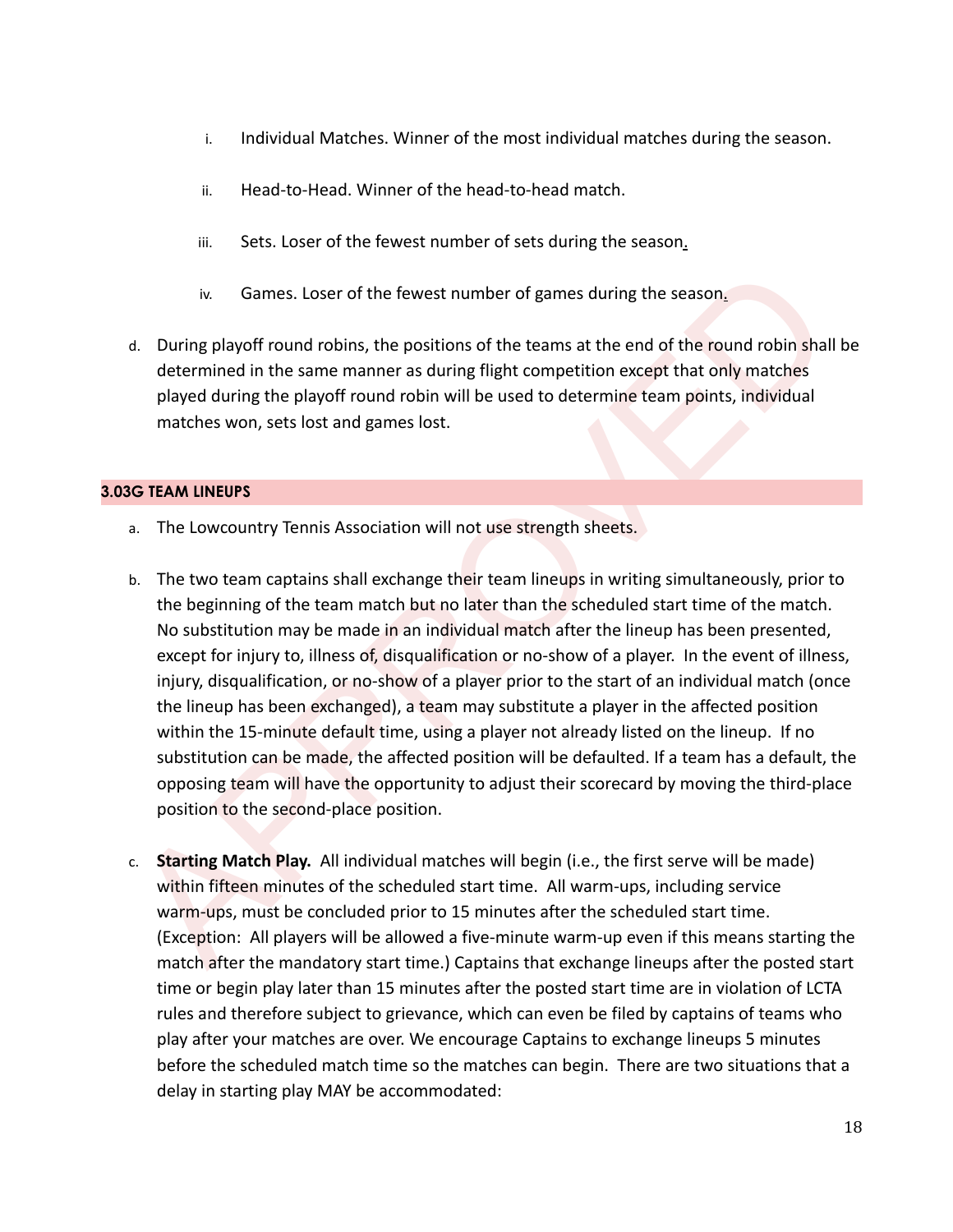- i. An unexpected, verifiable public situation (major accident, road closed, traffic re-routed) if the player communicates with their captain and the captain is able to communicate the situation to the other captain by scheduled start time. The late player is to stay in communication in transit. The delay will be considered for that position(s) only. All other matches shall start within 15 minutes of the scheduled start time. The maximum waiting time before default is 30 minutes after scheduled match time.
- ii. Courts are not available to begin any of the matches.

# d. **Defaults**.

- i. A team default occurs when a team captain cannot field at least two positions for a team match.
- ii. Individual defaults must be given "from the bottom" except as provided for in paragraph *3.03G(d)(ix)*, i.e., the #3 doubles must be the position defaulted.
- time.<br>
Then the maximum walling time decide details as a bumulus after scheduled match<br>
it courts are not available to begin any of the matches.<br>
A. **Learn default occurs** when a team captain cannot field at least two posi iii. Two players will play together in the higher position when both of their partners do not show in order to avoid two defaults if they can form an eligible partnership. For example: in a 7.0 match, a 3.5 woman scheduled to play position #2 will be able to play with a 3.5 man scheduled to play position #3 in position #2 if neither of their scheduled partners shows. Position #3 would then be defaulted. This change must be made within 15 minutes of the scheduled start time.
	- iv. To receive a win by default, the non-defaulting player or players must be present on court, ready to play; however, if a team captain advises his/her opponent in advance of the default, he/she, in effect, waives the requirement for the non-defaulting player(s) to be present in order to receive the default.
		- If a captain is advised prior to the match that the opponent must default a position and that captain knows that he/she would also have had to default a position, it is incumbent upon that captain to demonstrate good sportsmanship and declare a double default rather than to accept the win.
	- vi. If a team defaults an individual match during or prior to the line-up exchange, and inclement weather forces the match to be postponed before a point is played in any individual match, then the default is cancelled.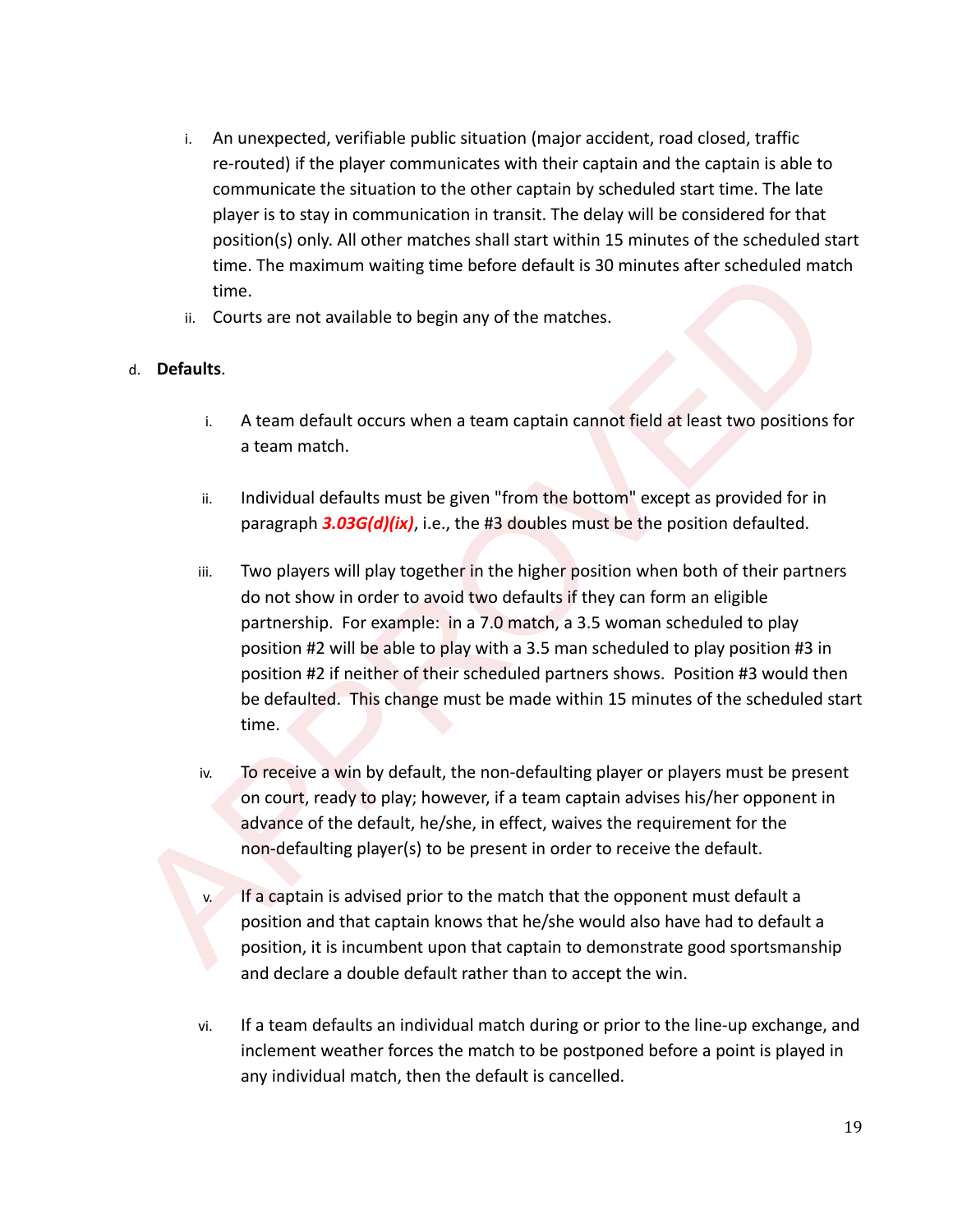- vii. If both teams default the same position, neither team will receive a win and the scorecard will indicate a double default.
- viii. If a team defaults an excessive number of matches, i.e., more than one-third of its scheduled individual matches, during the season, none of that team's individual matches for the entire season will count in the league results-both those matches already played and those matches yet to be played. (Example: If there are ten scheduled matches for a team, there will be thirty scheduled individual matches. If a team were to default 11 or more individual matches, none of the team's individual matches for the entire season would count except for determining computer *ratings.*
- and the method matter of their schedule. The end to the proposition of the method is a propose induction of the sect of the carrier of the carrier of the carrier of the carrier of the carrier of the carrier of the carrier ix. By joining the Lowcountry Tennis Association, a team is making a commitment to play every match**.** In accordance with USTA SC *2.01K Team Defaults*. A 'team default' occurs when a team defaults 2 or more individual matches in a 3-court team match. If a team commits a 'team default for any reason during round robin play, all matches for the defaulting team already played or to be played shall be null and void when determining standings but will be used for ratings and advancement purposes. If all teams with a mathematical chance to advance have played the defaulting team in good faith, those matches shall stand as played when determining standings. Teams that default an entire match are expected to play the remainder of their schedule. A grievance will be filed against a team that is assessed a team default.

In either case, defaulted matches received will be used for qualifying purposes for players advancing to Championship play. If there is a full team default in a double or triple round robin, only the RR tier/segments that have the full team default will be impacted. Each of the Round Robin segments will be treated as whole and separate within the local league flight. If the first RR was finished and the full team default occurred during the 2nd RR then all matches for the first RR would stand. If all teams in contention had played the defaulting team, those matches would stay in the system.

A grievance may be filed against any team which defaults an excessive number of its individual matches or which defaults an entire team match. The situation will be assessed by the Grievance Committee and penalties imposed as appropriate. Penalties could include barring the team and/or its players from participating in future Lowcountry Tennis Association league tennis play for some specific period of time.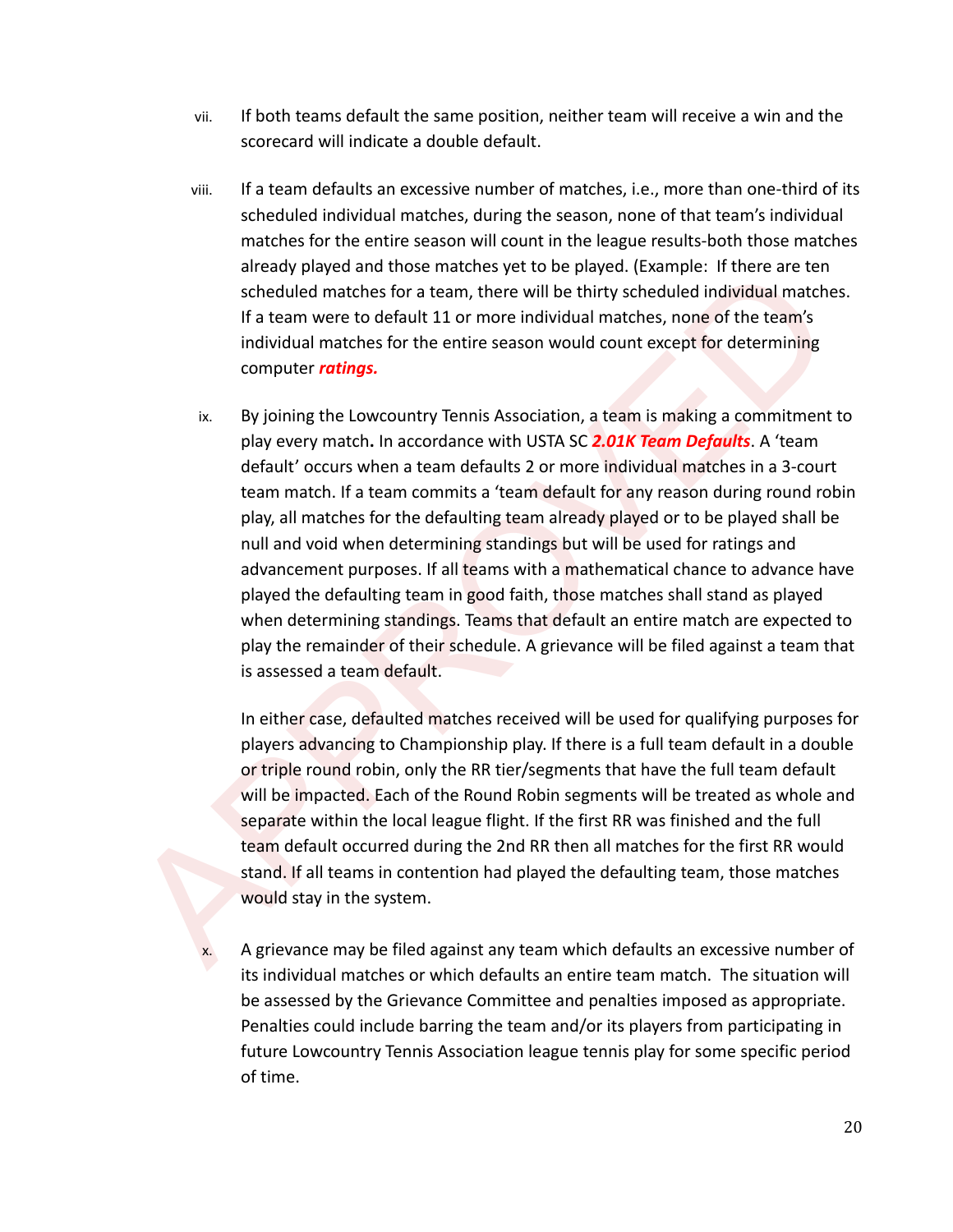#### **3.03H Player Participation**

- a. As per USTA-STA, there is no residency requirement for players. The team home facility must be in LCTA's geographic area – Berkeley, Charleston, Colleton, and Dorchester counties. USTA-SC is not assigning teams in *2022*; but if an out of area team requests to play in the LCTA and LCTA accepts the visiting team, the visiting team must play its home matches at an LCTA tennis facility.
- b. Regulations concerning playing on two or more teams at the USTA-SC Championships will be included in the *2022 USTA and USTA Southern and South Carolina League regulations*. Captains and Players advancing on two or more teams are strongly advised to read and understand the *USTA and USTA Southern and South Carolina League* regulations.

# 3.03I Inclement Weather

# **3.03I(1) INCLEMENT WEATHER DURING THE REGULAR SEASON**

- a. It is the responsibility of the home team captain to determine if inclement weather conditions warrant the postponement of a regular season team match. If teams have assembled and have started play or are waiting to start play, they should be prepared to wait one hour to determine if the courts are playable. It is recommended the home team captain consult with the visiting team captain prior to making the "play/no play" decision, especially if match play has already begun.
- b. Regulations concerning playing on two or more teams at the USTA-SC Championships will be<br>included in the 2022 USTA and USTA Southern and South Carolina League regulations.<br>Captains and Players advancing on two or more t b. If match play has not begun (i.e., no individual match has started), the team captains will decide, within 48 hours, on a mutually agreeable make-up date and inform the Mixed Doubles Coordinator, as applicable. This make-up date must be within two weeks of the scheduled date of the postponed match. (Within 72 hours, if at the end of the season and it affects who will participate in local league Local Championship.) If the two captains cannot mutually agree on a make-up date, the make-up date will be the first Saturday, following the two-week make-up period at 2:00PM. All positions should be played at the same time and date just as in a regularly scheduled match, if possible. Team lineups on the make-up day do not have to be the same as they were on the day of the postponement even if the lineups had already been exchanged, and any defaults given during or prior to the line-up exchange are canceled.

Once the make-up dates are established and the level coordinator is informed, those are considered to be the official match dates and they are not postponable unless there is inclement weather on those dates. The coordinator should be informed of the makeup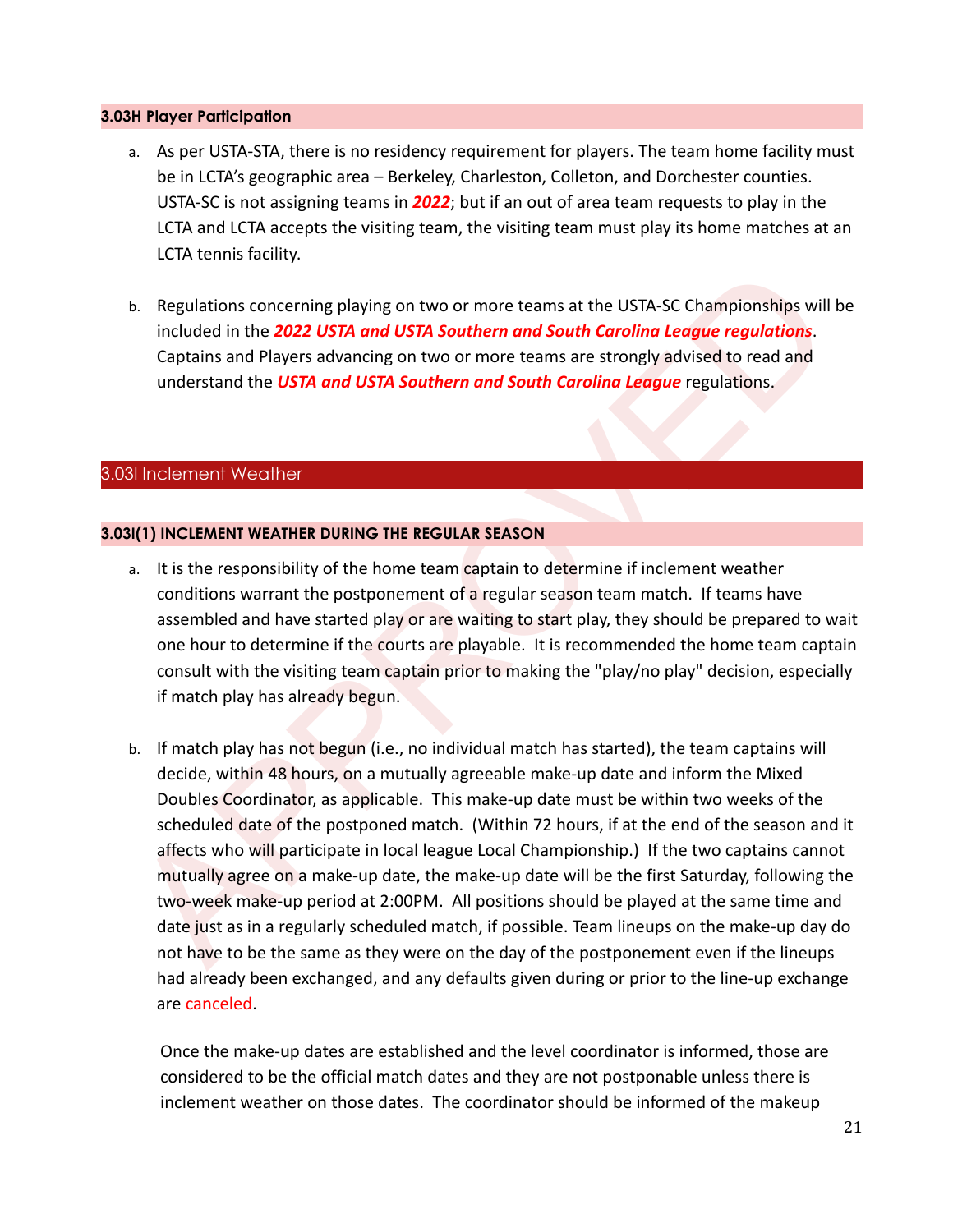date. If one team shows for a team or an individual match and the other does not, the match will be recorded as a default by the team that did not show. If neither team shows for the agreed upon makeup date or the league set date, the match will be scored a double forfeit. If either team forfeits the entire match in this manner, this will result in full team defaults for both teams. All matches for the defaulting team already played or to be played shall be null and void when determining standings but will be used for ratings and advancement purposes. If it rains on Saturday, the match is rescheduled for the following Saturday at 2:00 pm unless both captains agree to another day and/or time prior to that. Coordinators have the responsibility to ensure these requirements are met.

advancement purposes. It it cans so baturday, the match is rescheduled for the lolowing<br>Saturday at 2:00 pm unless both captains agree to another day and/or time prior to the lolowing<br>Coordinators have the responsibility t An entire team default in Mixed Doubles is when a team defaults 2 or more individual courts in a 3-court team match. If a team commits a 'team default" for any reason during round robin play, all matches for the defaulting team already played or to be played shall be null and void when determining standings but will be used for ratings and advancement purposes. If all teams with a mathematical chance to advance have played the defaulting team in good faith, those matches shall stand as played when determining standings. Teams that default an entire match are expected to play the remainder of their schedule. A grievance will be filed against a team that is assessed a team default.

c. If match play has begun (i.e., at least one attempt to serve in one individual match), completed matches will stand as played. Incomplete matches must be resumed by the same players at the exact set, game and point score as when play was halted, and matches not started will be played by the individuals listed on the line-up without any substitutions.

Defaults given prior or during the line-up exchange will stand. The incomplete matches or matches not started, do not have to be played at the same time and date, but can be arranged by the individuals involved in each of the individual matches. The decision when individual matches will be resumed must be made within 48 hours and the matches played within 2 weeks, and the Mixed Doubles coordinator must be notified when the match(es) are to be played. The Mixed Doubles Coordinator will establish the make-up date on the Saturday following the two-week period at 2:00 P.M. if the players cannot agree.

## **3.03I(2) INCLEMENT WEATHER DURING** *LOCAL CHAMPIONSHIPS*

a. During *Local Championships*, it is the responsibility of the Mixed Doubles Coordinator to decide when a match must be postponed due to inclement weather. There is no maximum wait time, but it is at the discretion of those Coordinators to decide when players should be released.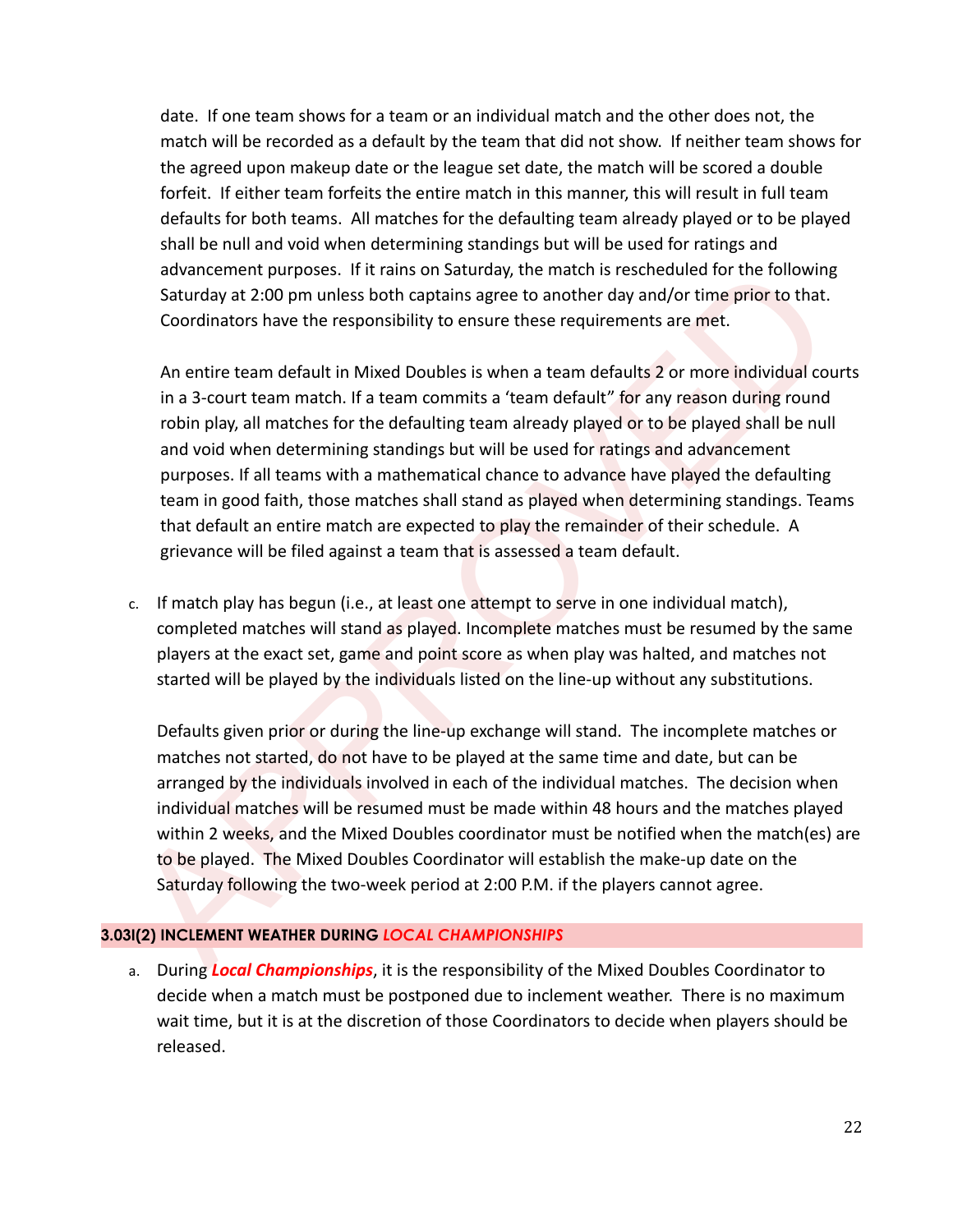b. Make-up times and dates for postponed playoff matches will be determined by the Mixed Doubles Coordinator. Completed matches will stand as played; incomplete matches must be resumed by the same players at the exact, set, game, and point score as when play was halted; and matches not started must be played using the same players as listed on the line-up at the time of the line-up exchange. In the event that postponement begins prior to the start (playing at least one point) of an individual match, the line-ups may be changed and defaults given during or prior to the line-up exchange are cancelled. Every effort will be made to play the make-up no later than the following day, subject to court availability. (It may be necessary to shift playoff sites and court surfaces.) All postponed individual matches whether in progress or not at the time of postponement will recommence at the same time.

#### **3.03***J* **REGISTRATION**

delail's given during or prior to the line-up exchange are cancelled. Every eltor will be<br>made to play the make up no later than the following day, subject to court availability. (It<br>may be necessary to shift playoff sites 3.03*J*(1) Teams will register for play in the LCTA *2022* Mixed Doubles Adult 18 *& Over*, 40 *& Over*, 55 *& Over* and 65 *& Over* leagues by entering their rosters in TennisLink, beginning *March 28, 2022* and no later than *April 8, 2022*. No new teams may be established after that date unless a waiver is received from the Mixed Doubles *League* Coordinator or Local League Coordinator.

3.03*J*(2) In order for a roster to be considered valid on *April 8, 2022* it must have at least six players with three eligible partnerships (3 men and 3 women).

3.03*J*(3) A player may be added to a team roster until that team's next to last scheduled match in the regular season.

3.03*J*(4) A player may not play for a team until the player has been entered on the roster. If he/she should play a match when not on the roster, the individual match will be defaulted. 3.03*J*(5) To be listed on a roster, a player must:

- a. Be a paid-up member of the USTA. (In accordance with USTA/SC regulations, all players for the *2022* season must have their memberships paid-up through the LCTA local league season, i.e., *August 9, 2022*.) TennisLink will not allow a player to be added to the roster if this requirement is not met.
- b. Pay a \$*15* fee through TennisLink. This fee is collected each time a player's name appears on a roster. This fee is not refundable for any reason. The \$*15* fee is split with \$*3* to USTA to support TennisLink operations; \$6 to USTA/SC to support league tennis operations in South Carolina; and \$*6* to LCTA to support local league tennis operations.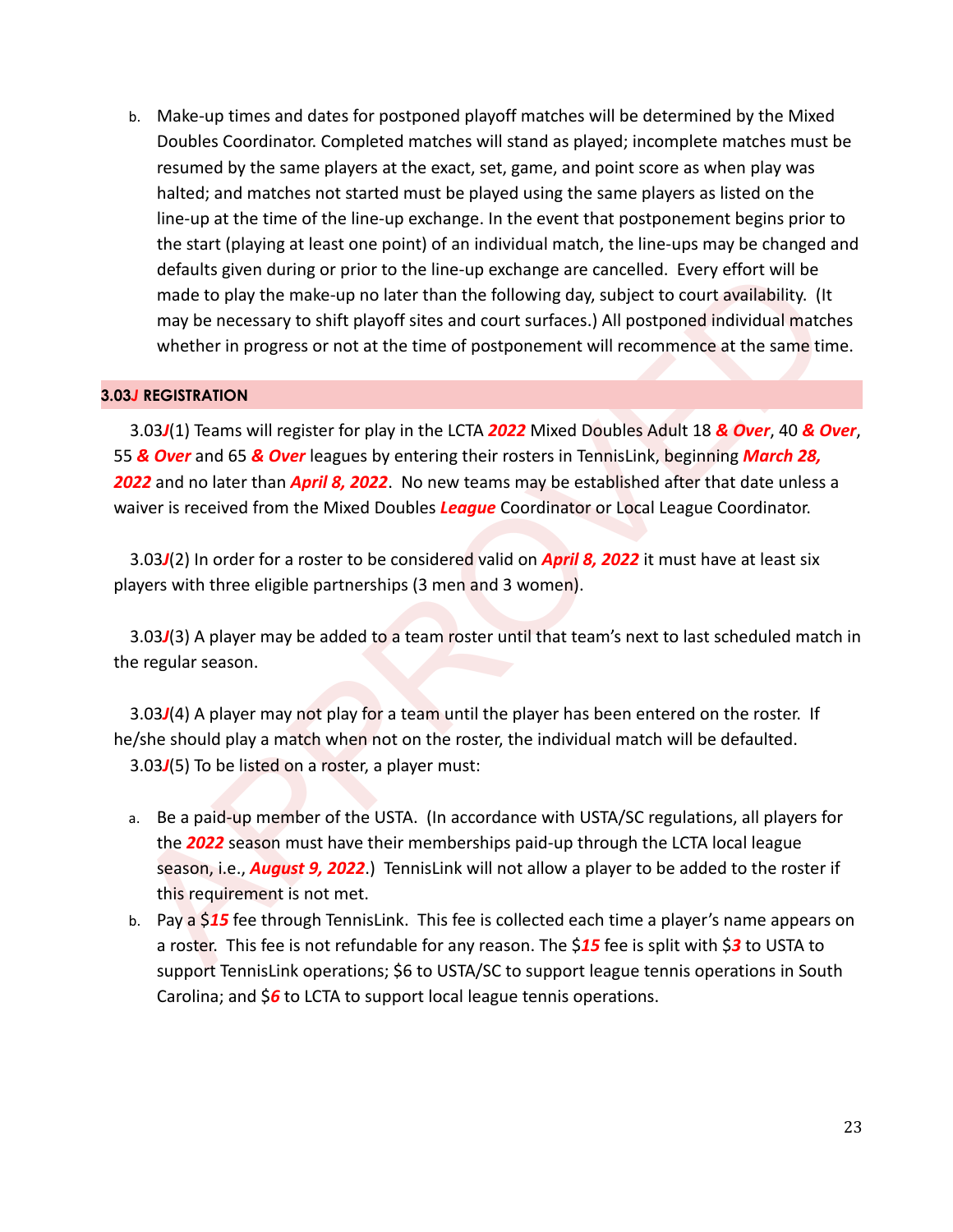#### **3.03***K* **RESCHEDULING DUE TO CONFLICTING EVENTS**

wel play or on a team representing the LCTA, the captain of the team may request that the match<br>e reschedued and the request must be granted by the opposing captain. When that occurs, the<br>phrains should make every effort t During the season, it is quite possible that a team will have a scheduled match that conflicts with championship play (i.e., LCTA *Local Championships*, State Championships, Sectional Championships, or National Championships) or play on a team that is representing the LCTA in tennis competition (such as the Southern Cities Championship). In such circumstances, if the team has two or more male players or two or more female players participating in such championship level play or on a team representing the LCTA, the captain of the team may request that the match be rescheduled and the request must be granted by the opposing captain. When that occurs, the captains should make every effort to reschedule the match to a date prior to the originally scheduled date. If that is not possible, then the rescheduling must occur as indicated in paragraph 3.03J(1)(b) for a match that is totally postponed due to rain. (If a league match is scheduled to be played in the morning and the competing event is a local league playoff match to be scheduled at 5:00 p.m. or later, that does not constitute a conflict for the purposes of this rule. Neither does this rule apply to conflicts with local sanctioned or unsanctioned tournaments though captains may opt to reschedule such matches if mutually agreeable to both captains.) Players may play on more than one team during *Local Championships* but no accommodation shall be given for scheduling purposes.

#### **3.04 AREA, SECTIONAL, AND NATIONAL LEAGUE CHAMPIONSHIPS**

#### **3.04A ELIGIBILITY**

Players must have participated in at least two regular season league matches, including retirements, in order to participate in the *Local Championships*, state or sectional level championships at the adult 18 & Over, and 40 & Over level. One of these matches can be a default received, but defaults given do not count towards meeting this requirement. In order to play at the 55 & Over, and 65 & Over State Championships, players need to play in one regular season match (including a default received). In order for a player to participate in the National Championships, he/she must have played (does not include defaults received or defaults given, but does include retirements) in at least three matches, including state and sectional championships. *Local Championships* are Championships, not part of the local regular season.

#### **3.04B CHAMPIONSHIP SCHEDULE**

**All USTA South Carolina State Mixed Championships will be held in** *Hilton Head,* **SC.**

*2022* **Mixed 18 & Over and 40 & Over State Championships –** *Sept. 9 - 11, 2022 - Hilton Head, SC. 2022* **Mixed 18 & Over and 40 & Over Sectional Championships –** *Sept. 30 - Oct. 2, 2022 - Rome, Ga.*

24